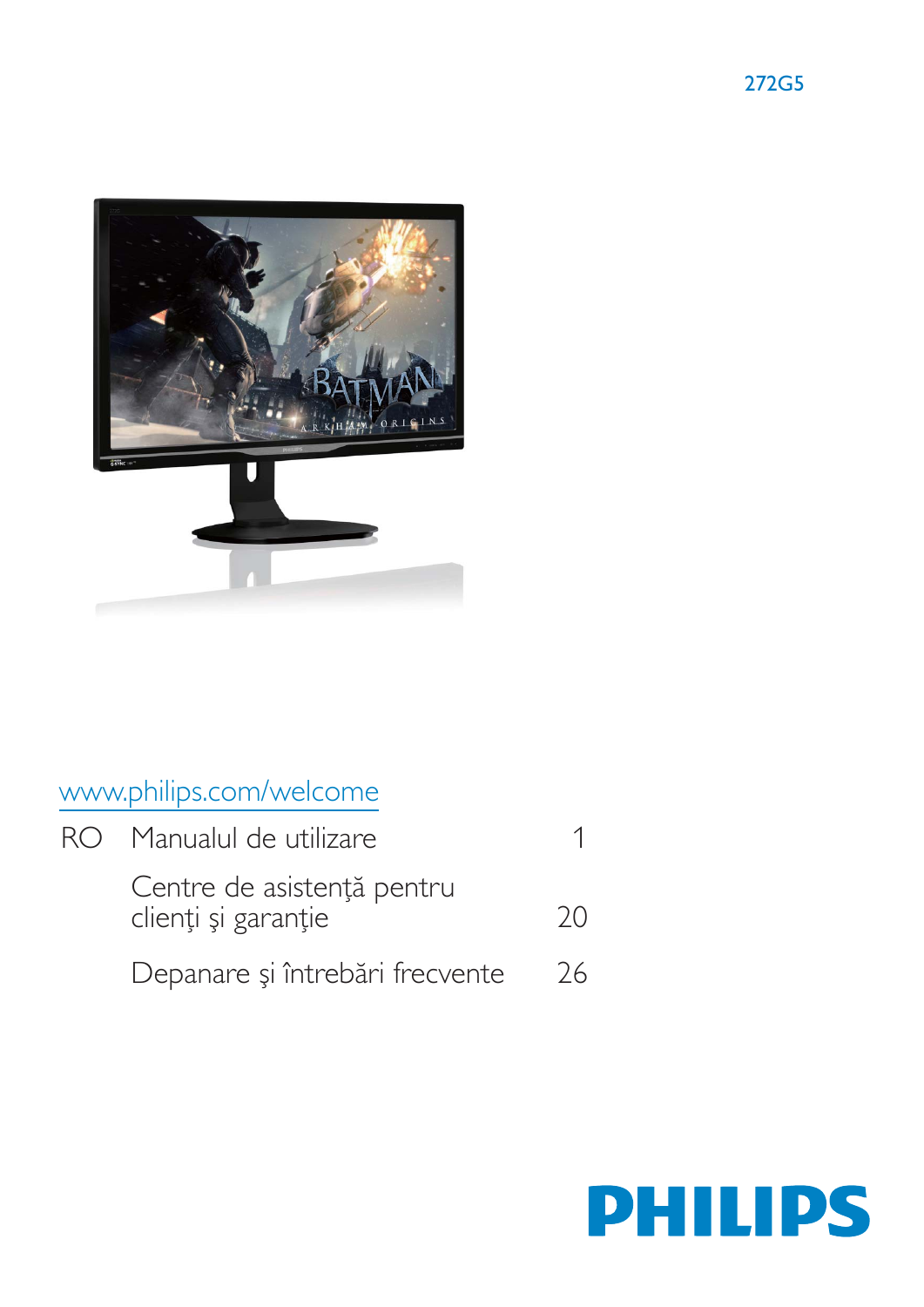# Cuprins

| 1. | Măsuri de siguranță și întreținere1<br>1.1<br>Eliminarea produsului și a ambalajelor<br>1.3                                                                                    |
|----|--------------------------------------------------------------------------------------------------------------------------------------------------------------------------------|
| 2. | Configurarea monitorului4                                                                                                                                                      |
|    | 2.1<br>Operarea monitorului5<br>$2.2\phantom{0}$<br>2.3<br>Scoaterea ansamblului bazei pentru<br>NVIDIA™ G-SYNC™ pentru jocuri<br>2.4                                          |
| 3. | 3.1 Rezoluție și moduri de presetare11                                                                                                                                         |
| 4. | Gestionarea consumului de energie12                                                                                                                                            |
| 5. | Informații despre reglementări13                                                                                                                                               |
| 6. | Centre de asistență pentru clienți și<br>Politica Philips privind defectele de<br>6.1<br>afișare a pixelilor pentru monitoarele<br>6.2 Asistență pentru clienți și garanție 22 |
| 7. | Depanare și întrebări frecvente 26<br>Întrebări frecvente generale27<br>7.2                                                                                                    |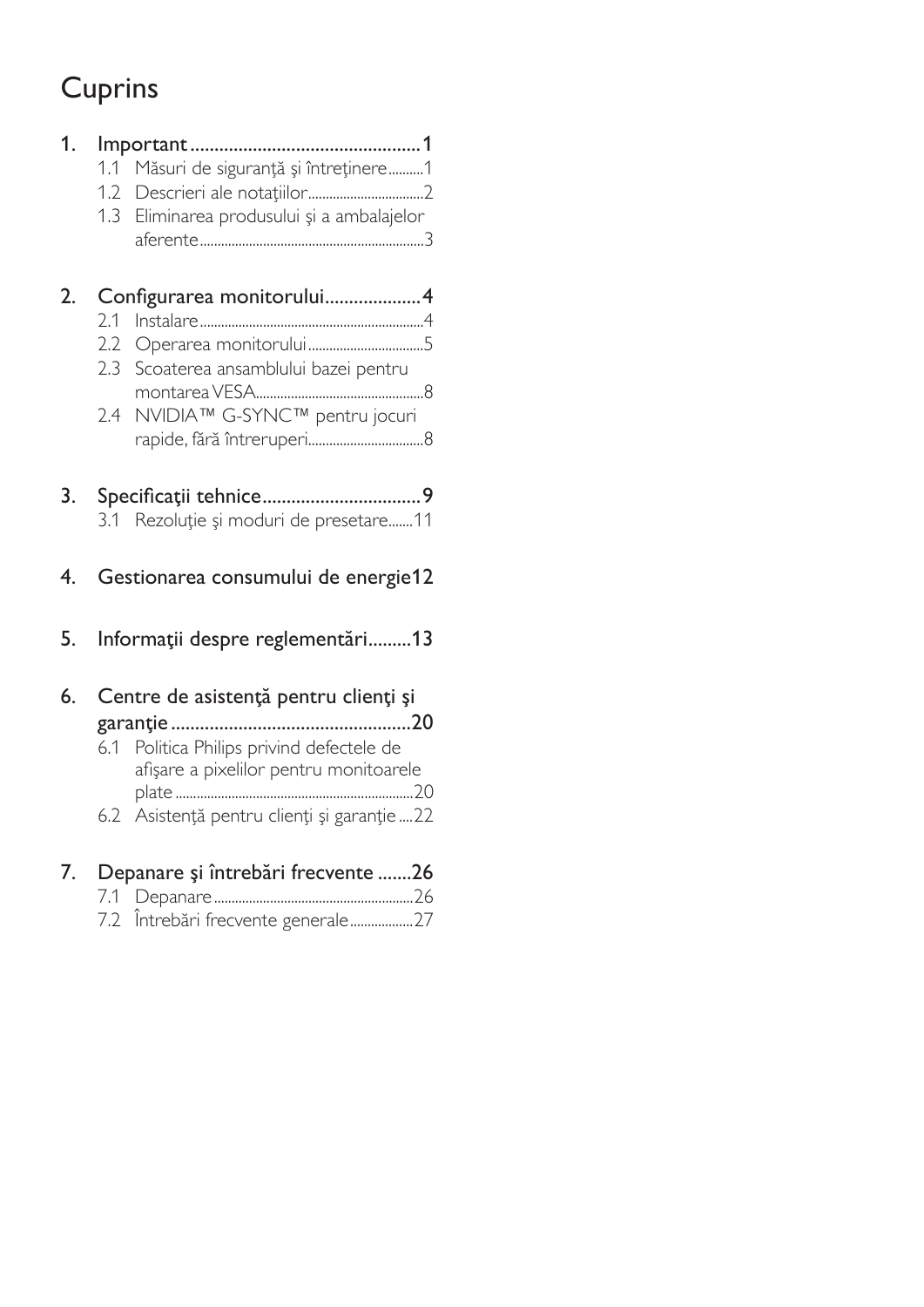#### 1. Important

Acest ghid de utilizare electronic este destinat tuturor persoanelor care utilizează monitorul Philips. Citiți cu atenție acest manual de utilizare, înainte de a utiliza monitorul. Acesta conține informații și observații importante referitoare la functionarea monitorului.

Garanția Philips se aplică dacă produsul este manevrat corespunzător și utilizat în scopul pentru care a fost proiectat, în conformitate cu instrucțiunile de operare și dacă este prezentată factura sau chitanța în original, care să ateste data achizitiei, numele distribuitorului, numărul produsului și numărul de model.

# 1.1 Măsuri de siguranță și întreținere

# Avertismente

Utilizarea altor dispozitive de control, reglaje sau proceduri decât cele specificate în acest document poate cauza expunerea la scurtcircuite, pericole electrice și/sau pericole mecanice.

Citiți și respectați aceste instrucțiuni la conectarea și utilizarea monitorului pentru computer.

### Mod de operare

- Nu expuneți monitorul la lumină solară directă, surse de lumină puternică sau la acțiunea unor surse de încălzire. Expunerea îndelungată la acest tip de mediu poate avea drept rezultat decolorarea și deteriorarea monitorului.
- Este necesară îndepărtarea obiectelor ce  $\bullet$ ar putea cădea în orificiile de ventilație, precum și a celor care pot împiedica răcirea componentelor electronice ale monitorului.
- A nu se bloca orificiile de ventilatie ale carcasei.
- În momentul poziționării monitorului, asigurați-vă că ștecherul și priza electrică pot fi accesate usor.
- În cazul închiderii monitorului prin debranșarea cablului de alimentare de la sursa de curent alternativ sau continuu, se va astepta 6 secunde anterior recuplării acestuia, pentru o funcționare normală a monitorului
- A se utiliza numai cablul de alimentare corespunzător, furnizat, de fiecare dată, de către Philips. Dacă lipsește cablul de alimentare, se va contacta centrul de service local. (Vă rugăm să vă adresați Centrului de Informații și Asistență Clienți)
- Nu supuneți monitorul la vibrații mari sau la socuri puternice pe parcursul manevrării.
- A nu se lovi sau scăpa monitorul în timpul funcționării sau transportului.

### Întretinere

- Pentru a vă proteja monitorul de posibile deteriorări, nu supuneți ecranul LCD la presiuni mari. Atunci când deplasați monitorul, apucați-l de ramă. Nu ridicați monitorul plasând palma sau degetele pe ecranul LCD.
- În cazul în care monitorul nu va fi utilizat o perioadă îndelungată, acesta se va debranșa de la sursă.
- Dacă este necesar, monitorul se va curăța cu o cârpă umedă după debranșare. Ecranul poate fi șters cu o cârpă uscată când nu este sub tensiune. Totuși, pentru curătarea monitorului, nu se vor folosi niciodată solvenți organici, precum alcool, sau soluții pe bază de amoniac.
- Pentru a se evita riscul apariției suprasarcinii electrice și deteriorării permanente a monitorului, acesta nu se va expune la praf. ploaie, apă sau medii cu umezeală excesivă.
- Dacă monitorul este expus la umezeală, va fi sters cu o cârpă umedă, cât mai curând posibil.
- Dacă în monitor pătrund substanțe străine sau apă, se va întrerupe imediat sursa de alimentare si se va debransa cablul de la priză. Apoi, se va îndepărta substanța respectivă, urmând ca monitorul să fie trimis la centrul de service.
- Nu depozitați și nu utilizați monitorul în locuri expuse la căldură, la lumina directă a soarelui sau la frig excesiv.
- Pentru asigurarea funcționării optime permanente a monitorului și prelungirea duratei sale de viață, acesta va fi plasat într-un spațiu ai cărui parametri de temperatură și umiditate se situează în următoarea gamă de valori: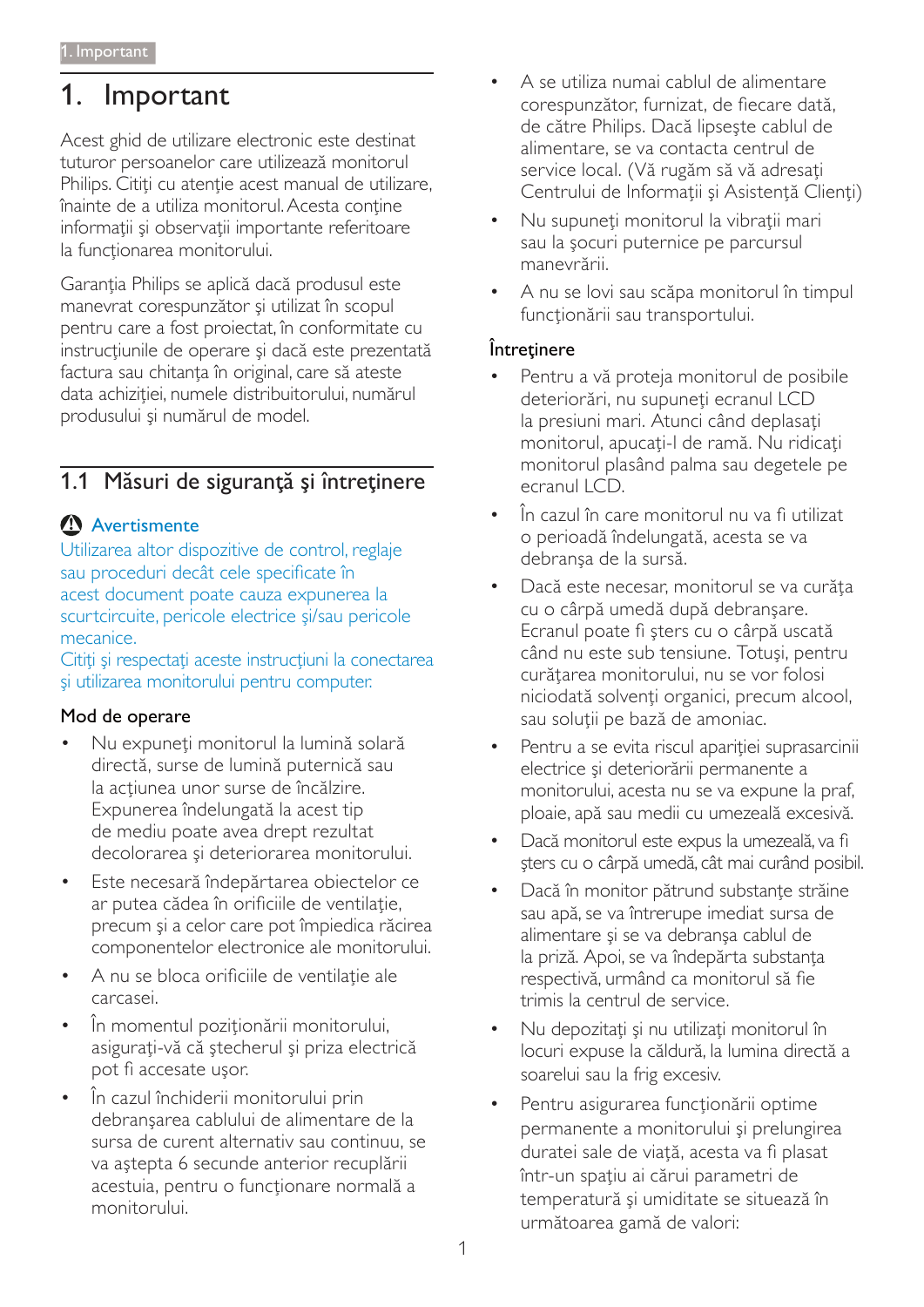- Temperatură: 0 40°C (32 95°F)  $\bullet$
- Umiditate: 20 80% UR
- IMPORTANT: Activați întotdeauna un economizor dinamic pentru ecran când lăsați monitorul nesupravegheat. Activați întotdeauna o aplicație periodică de împrospătare a ecranului atunci când monitorul va afișa un conținut static. Afisarea neîntreruptă a imaginilor statice o perioadă lungă poate produce "imagine statică", cunoscută și ca "imagine remanentă" sau "imagine fantomă" pe ecranul dvs. "Imaginea statică", "imaginea remanentă" sau "imaginea fantomă" reprezintă un fenomen binecunoscut în tehnologia ecranelor LCD. În majoritatea cazurilor, "imaginea arsă" sau "imaginea persistentă" sau "imaginea fantomă" vor dispărea treptat într-un interval de timp după deconectarea de la alimentarea cu energie electrică.

# <sup>1</sup> Avertisment

Nerespectarea indicației de activare a unui economizor ecran sau a unei aplicații de reîmprospătare periodică a ecranului poate avea ca efect apariția simptomelor grave de "imagine statică", "imagine remanentă" sau "imagine fantomă" care nu mai dispar și nici nu se pot remedia. Deteriorarea menționată mai sus nu este acoperită de garanție.

### Service

- Carcasa trebuie desfăcută numai de către personalul calificat din service.
- Dacă este necesar un document pentru reparație sau integrare, se va contacta centrul de service local. (vezi paragraful "Centrul de Informații pentru Clienți")
- Pentru informații referitoare la transport, consultați rubrica "Specificații tehnice".
- A nu se lăsa monitorul în mașină/portbagaj sub acțiunea directă a razelor solare.

# **O** Notă

În cazul în care monitorul nu funcționează normal sau dacă nu știți cum să procedați după ce ați aplicat instrucțiunile din acest manual, consultați un specialist în service.

# 1.2 Descrieri ale notațiilor

Următoarele subcapitole descriu convențiile de notatie utilizate în acest document.

### Observații, atenționări și avertismente

Unele fragmente de text din acest ghid sunt însoțite de pictograme și pot apărea cu caractere aldine sau italice. Fragmentele respective conțin observații, atenționări sau avertismente. Acestea sunt utilizate după cum urmează:

# **A** Notă

Această pictogramă indică informații și sfaturi importante care vă pot ajuta să utilizați mai eficient computerul.

# **Atenție**

Această pictogramă indică informații despre modalități de evitare a eventualelor defecțiuni ale hardware-ului și a pierderii de date.

# <sup>1</sup> Avertisment

Această pictogramă indică riscul potențial de vătămare corporală și prezintă modalități de evitare a problemelor.

Anumite avertismente pot apărea în diferite formate și este posibil să nu fie însoțite de pictograme. În aceste situații, prezentarea specifică a avertismentului este impusă de autoritatea de reglementare legală.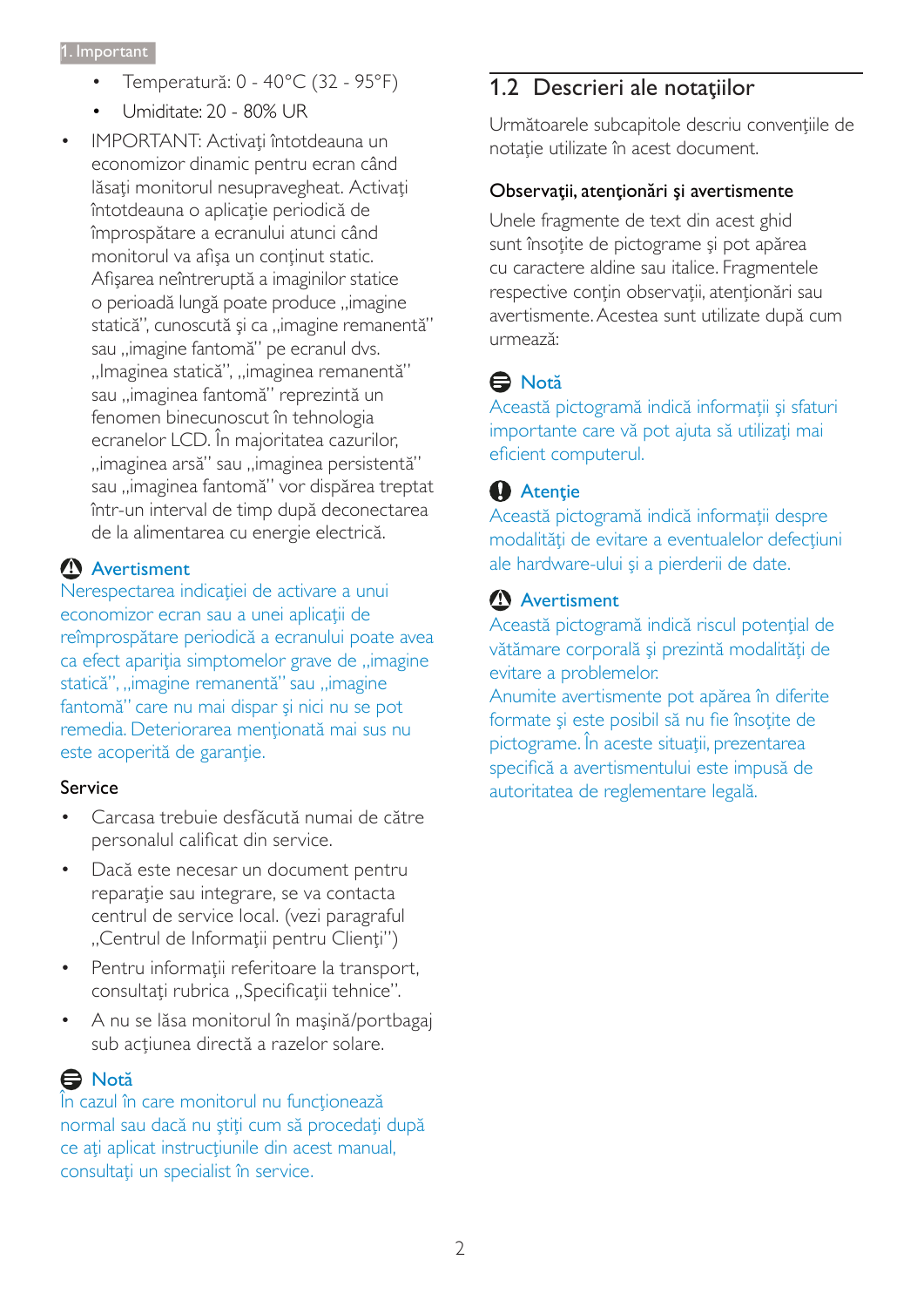# 1.3 Eliminarea produsului și a ambalajelor aferente

Deșeuri de echipamente electrice și electronice (WEEE)



This marking on the product or on its packaging illustrates that, under European Directive 2012/19/EU governing used electrical and electronic appliances, this product may not be disposed of with normal household waste. You are responsible for disposal of this equipment through a designated waste electrical and electronic equipment collection. To determine the locations for dropping off such waste electrical and electronic, contact your local government office, the waste disposal organization that serves your household or the store at which you purchased the product.

Your new monitor contains materials that can be recycled and reused. Specialized companies can recycle your product to increase the amount of reusable materials and to minimize the amount to be disposed of.

All redundant packing material has been omitted. We have done our utmost to make the packaging easily separable into mono materials.

Please find out about the local regulations on how to dispose of your old monitor and packing from your sales representative.

# Taking back/Recycling Information for **Customers**

Philips establishes technically and economically viable objectives to optimize the environmental performance of the organization's product, service and activities

From the planning, design and production stages, Philips emphasizes the important of making products that can easily be recycled. At Philips, end-of-life management primarily entails participation in national take-back initiatives and recycling programs whenever possible, preferably in cooperation with competitors, which recycle all materials (products and related packaging material) in accordance with all Environmental Laws and taking back program with the contractor company.

Your display is manufactured with high quality materials and components which can be recycled and reused.

To learn more about our recycling program please visit

http://www.philips.com/sites/philipsglobal/ about/sustainability/ourenvironment/ productrecyclingservices.page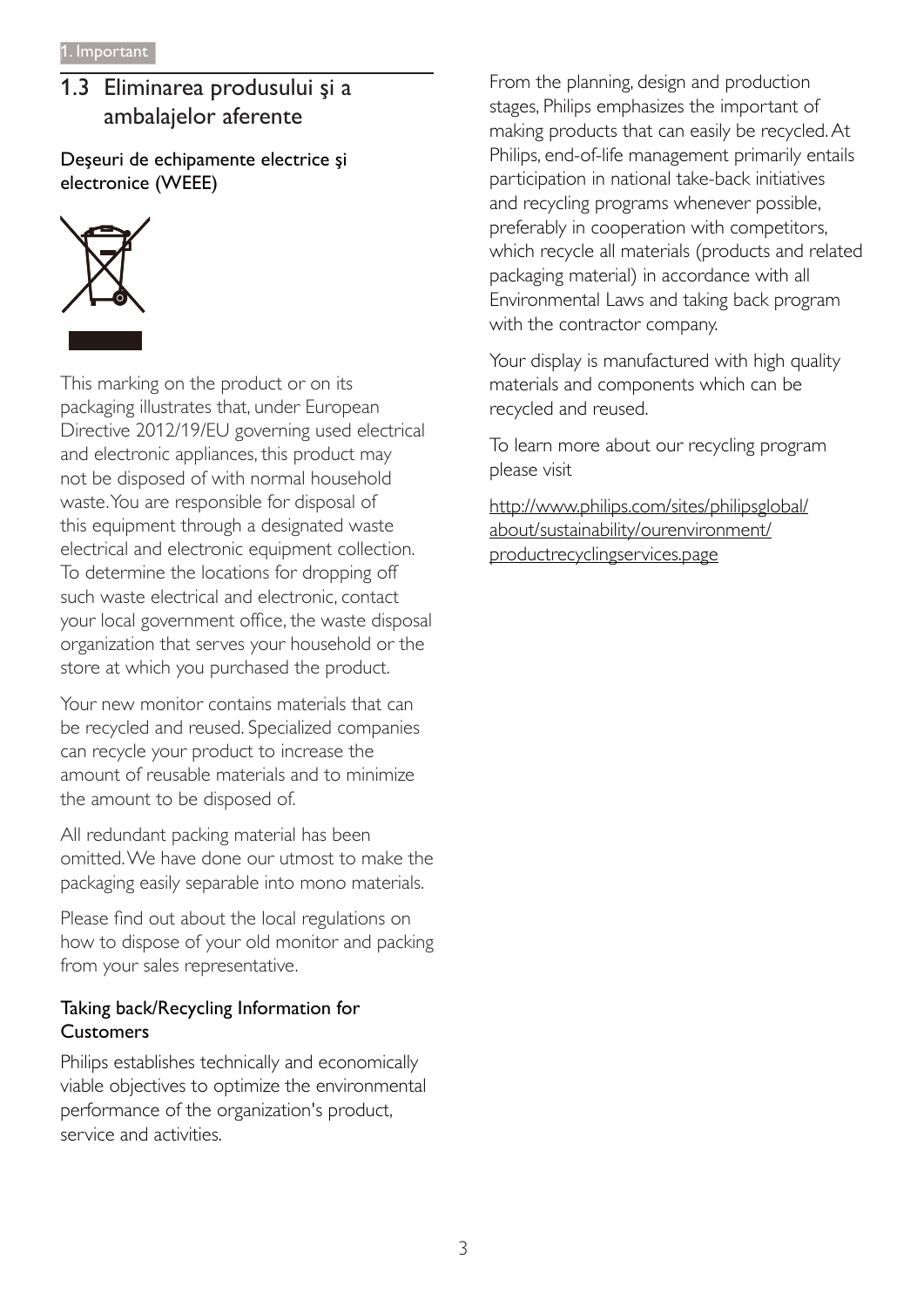# 2. Configurarea monitorului

# 2.1 Instalare

# 1 Continutul pachetului









Adaptor c.a./c.c.

Alimentare

Cablu USB





# A Notă

Utilizați numai modelul de adaptor c.a./c.c.: Philips ADPC20120, TPV120-REBN2.

# 2 Instalarea suportului bazei

1. Plasați monitorul cu fața în jos pe o suprafață moale. Aveți grijă să nu zgâriați sau să deteriorați ecranul.



- 2. Țineți suportul cu ambele mâini.
	- (1) Atașați cu atenție suportul în zona de montare VESA până când dispozitivul de fixare blochează suportul.
	- (2) Fixați cu grijă baza pe suport.
	- (3) Cu ajutorul degetelor, strângeți șurubul localizat în partea inferioară a bazei și fixați ferm baza pe suport.

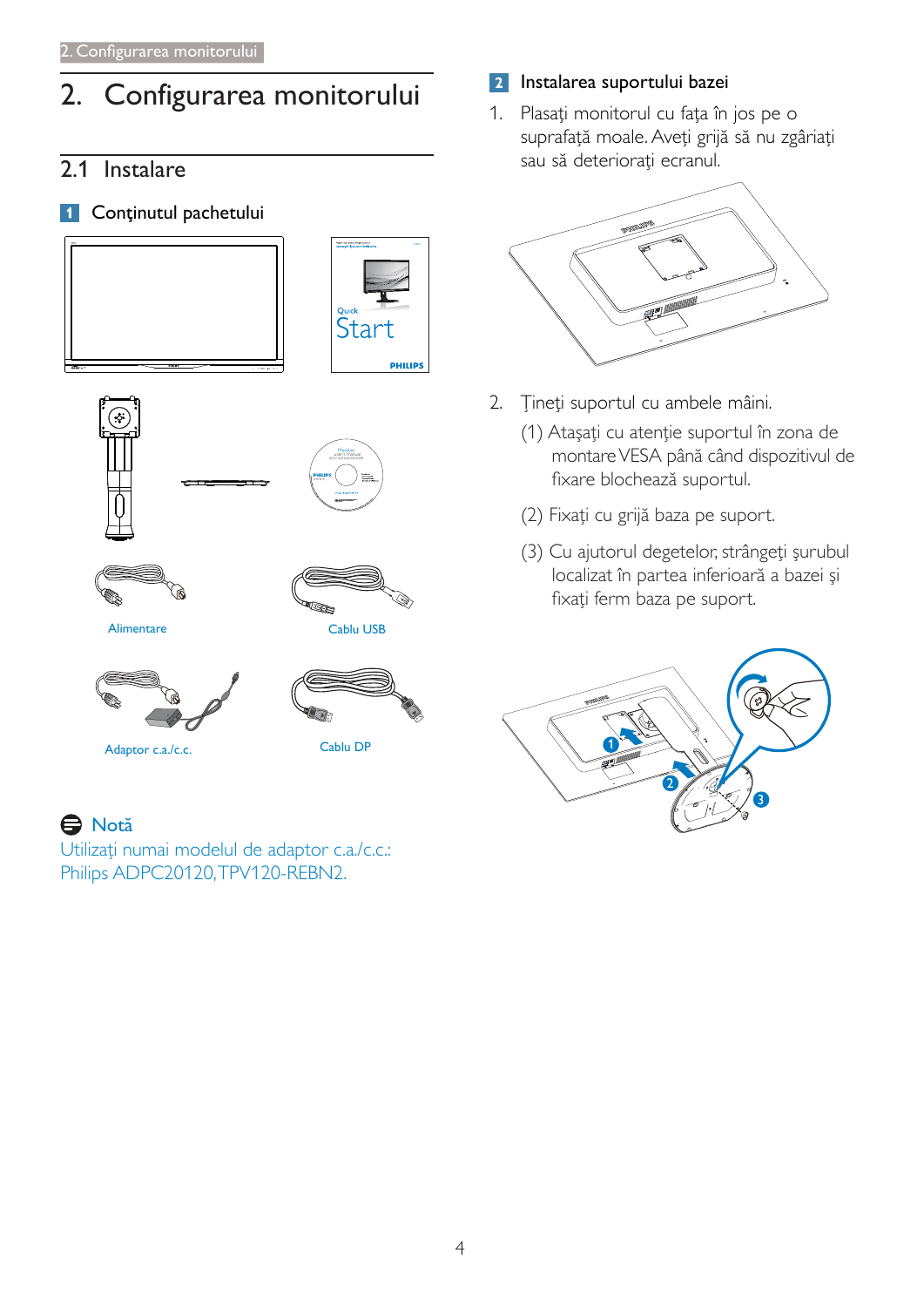#### 3 Conectarea la computer



- **D** DisplayPort
- 2 Intrare curent continuu
- **3** Încuietoare Kensington antifurt
- **4** USB ascendent
- **B** USB descendent
- 6 USB Încărcător rapid

## Conectarea la PC

- 1. Conectați ferm cablul de alimentare în spatele monitorului.
- 2. Opriți computerul și deconectați cablul de alimentare al acestuia.
- 3. Conectați cablul de semnal al monitorului la conectorul video din partea posterioară a computerului.
- 4. Conectați cablurile de alimentare ale computerului și monitorului la o priză din apropiere.
- 5. Porniți computerul și monitorul. Dacă este afișată o imagine pe monitor, instalarea este finalizată

# 2.2 Operarea monitorului

1 Descrierea produsului văzut din față





| $\bullet$ | $\mathcal{L}$ | Pornește și oprește alimentarea<br>monitorului. |
|-----------|---------------|-------------------------------------------------|
|           |               | <b><sup>■</sup>IE/OK</b>  Accesați meniul OSD.  |
| 8         | <b>AV</b>     | Reglează meniul OSD.                            |
| Ø         |               | Reveniți la nivelul OSD anterior.               |
|           |               | <b>ULMB</b> Neclaritate în mișcare ultra lentă. |

# **A** Notă

ULMB se activează numai când este la 85 Hz. 100 Hz și 120 Hz.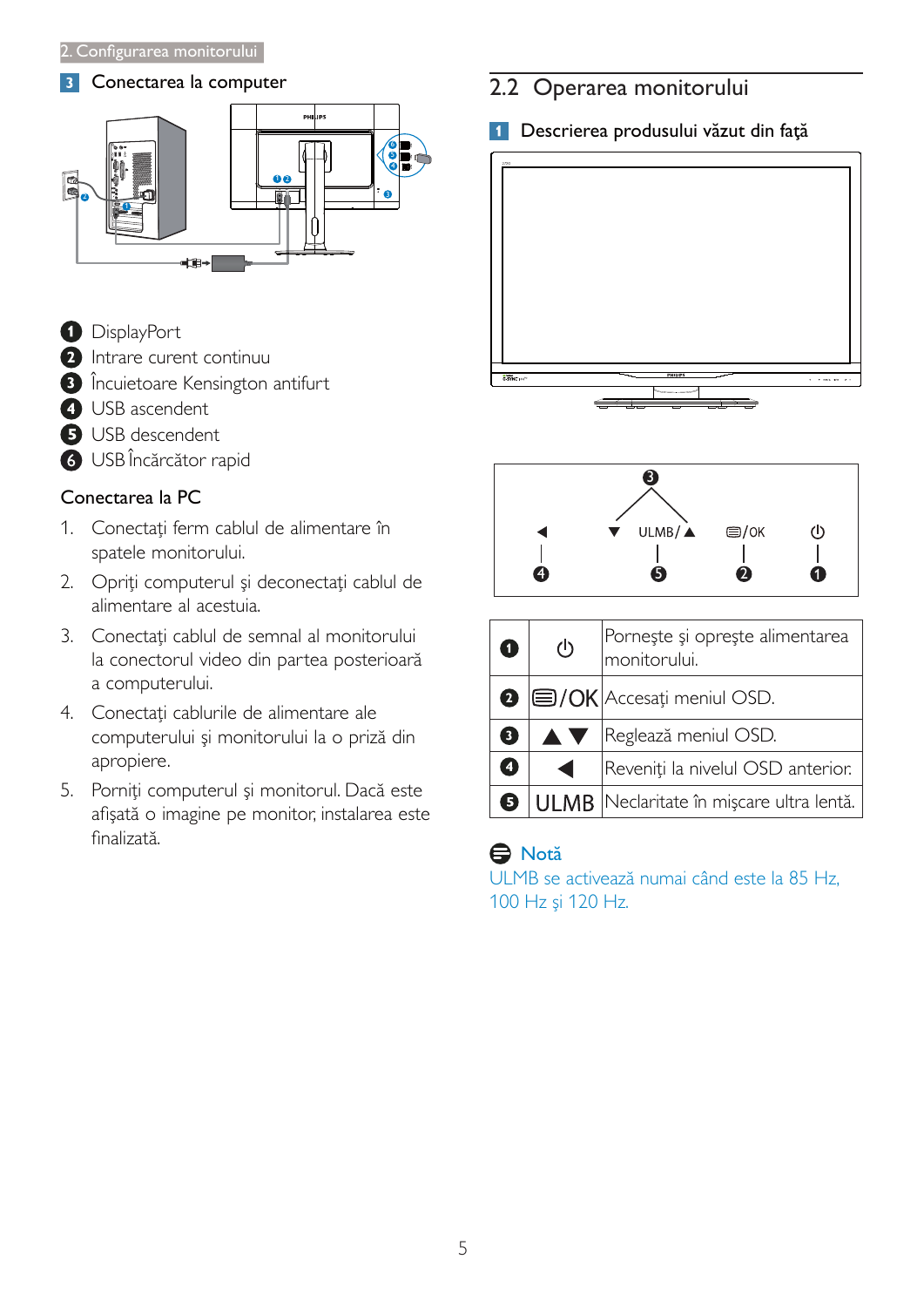# 2 Descrierea afișării pe ecran (OSD)

### Ce înseamnă OSD (afișarea pe ecran)?

Toate monitoarele LCD Philips dispun de caracteristica OSD (afișare pe ecran). Acest lucru permite utilizatorului final să selecteze funcțiile monitorului direct de pe ecran, prin intermediul unei ferestre de instrucțiuni. Mai jos este prezentată o interfață OSD, ușor de utilizat:

|                     | <b>Brightness</b> |           |
|---------------------|-------------------|-----------|
| Picture             | Contrast          | ٠         |
|                     | SmartResponse     | ٠         |
| Color               | Gamma             | $\bullet$ |
|                     |                   | $\bullet$ |
| Language            |                   | ۰         |
|                     |                   | ٠         |
| <b>OSD Settings</b> |                   | ٠         |
| Setup               |                   | ٠         |
|                     |                   | $\bullet$ |
|                     |                   |           |

### Instrucțiuni fundamentale și simple referitoare la tastele de control

În meniul OSD de mai sus puteți apăsa pe butoanele v ▲ de pe rama frontală a monitorului pentru a mișca cursorul și puteți apăsa pe butonul OK pentru a confirma selecția sau modificarea.

### Meniul OSD

Mai jos, este prezentată vederea generală a structurii afișării pe ecran. Puteți consulta ulterior această imagine, în cazul în care veți dori să navigați între diferitele ajustări.

| гтанг птепч         |                                              |                                                                                                                                                                                                                   |
|---------------------|----------------------------------------------|-------------------------------------------------------------------------------------------------------------------------------------------------------------------------------------------------------------------|
| Picture             | Brightness or NVDIA®<br>Lightboost™(3D mode) | 0~100 or OFF~MAX(3D mode)                                                                                                                                                                                         |
|                     | Contrast                                     | $- 0 - 100$                                                                                                                                                                                                       |
|                     | - SmartResponse                              | - Off, Fast, Faster, Fastest                                                                                                                                                                                      |
|                     | - Gamma                                      | $- 1.8, 2.0, 2.2, 2.4, 2.6$                                                                                                                                                                                       |
| Color               | <b>Color Temperature</b><br>- sRGB           | - 5000K, 6500K, 7500K,<br>8200K, 9300K, 11500K                                                                                                                                                                    |
|                     | <b>User Define</b>                           | Red: 0~100                                                                                                                                                                                                        |
|                     |                                              | Green: 0~100                                                                                                                                                                                                      |
|                     |                                              | Blue: 0~100                                                                                                                                                                                                       |
| Language            |                                              | <u>-</u> English, Deutsch, Español, Ελληνική, Français, Italiano,<br>Maryar, Nederlands, Português, Português do Brazil,<br>Polski, Русский, Svenska, Suomi, Türkçe, Čeština,<br>Українська, 简体中文, 繁體中文, 日本語, 한국어 |
| <b>OSD Settings</b> | - Horizontal                                 | $- 0 - 100$                                                                                                                                                                                                       |
|                     | Vertical                                     | $- 0 - 100$                                                                                                                                                                                                       |
|                     | Transparency                                 | $-$ Off, 1, 2, 3, 4                                                                                                                                                                                               |
|                     | <b>OSD Time Out</b>                          | - 5s, 10s, 20s, 30s, 60s                                                                                                                                                                                          |
| Setup               | - ULMB                                       | $-$ On, Off                                                                                                                                                                                                       |
|                     | <b>ULMB Pulse Width</b>                      | $- 0 - 100$                                                                                                                                                                                                       |
|                     | - Reset                                      | - Yes, No                                                                                                                                                                                                         |
|                     | - Information                                |                                                                                                                                                                                                                   |

 $M = 1$  and  $M = 1$ 

**Bulleting**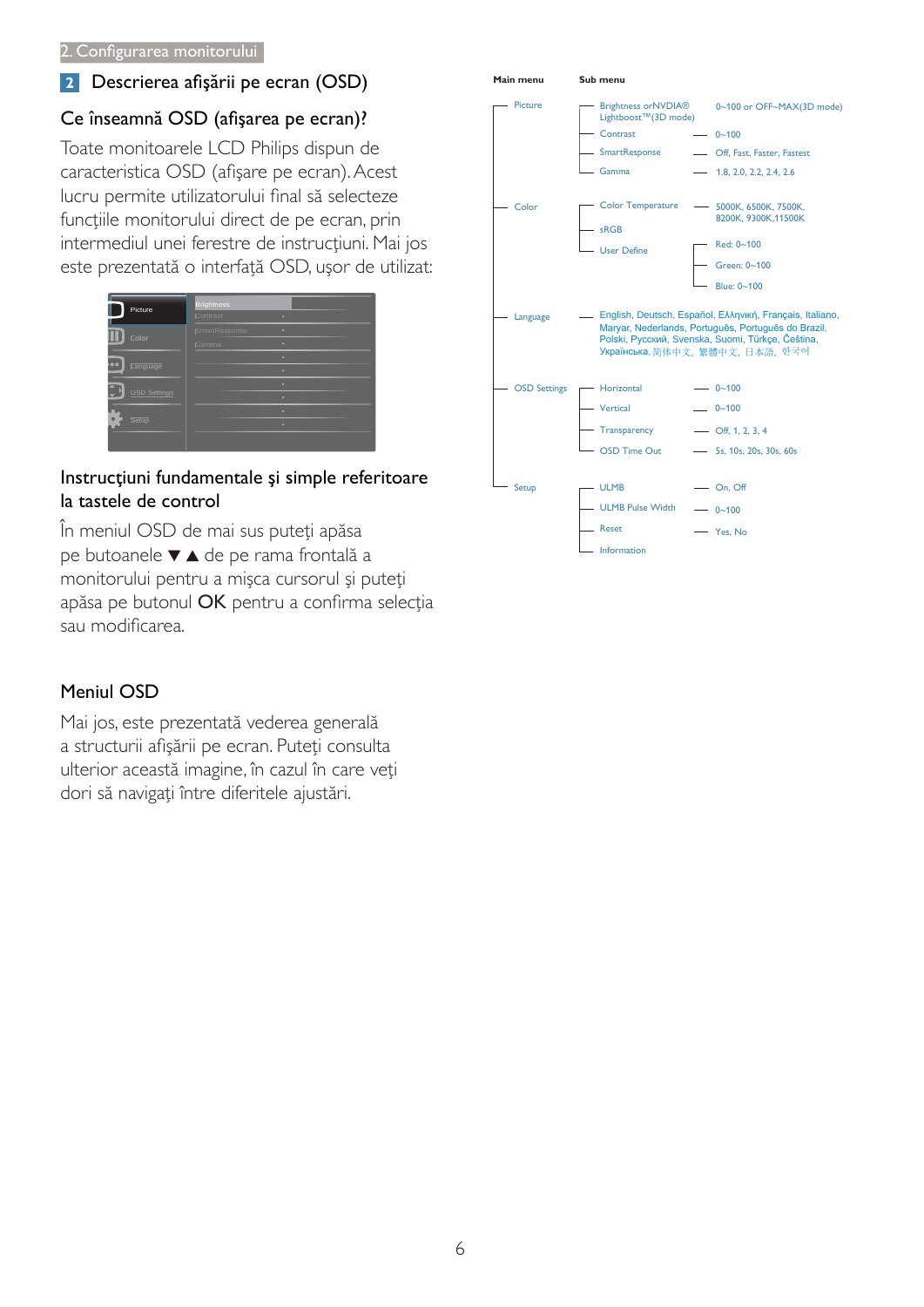# 3 Funcție fizică

# $\hat{\text{Inclinare}}$



# Pivot



# Pivotare



# Reglare pe înălțime

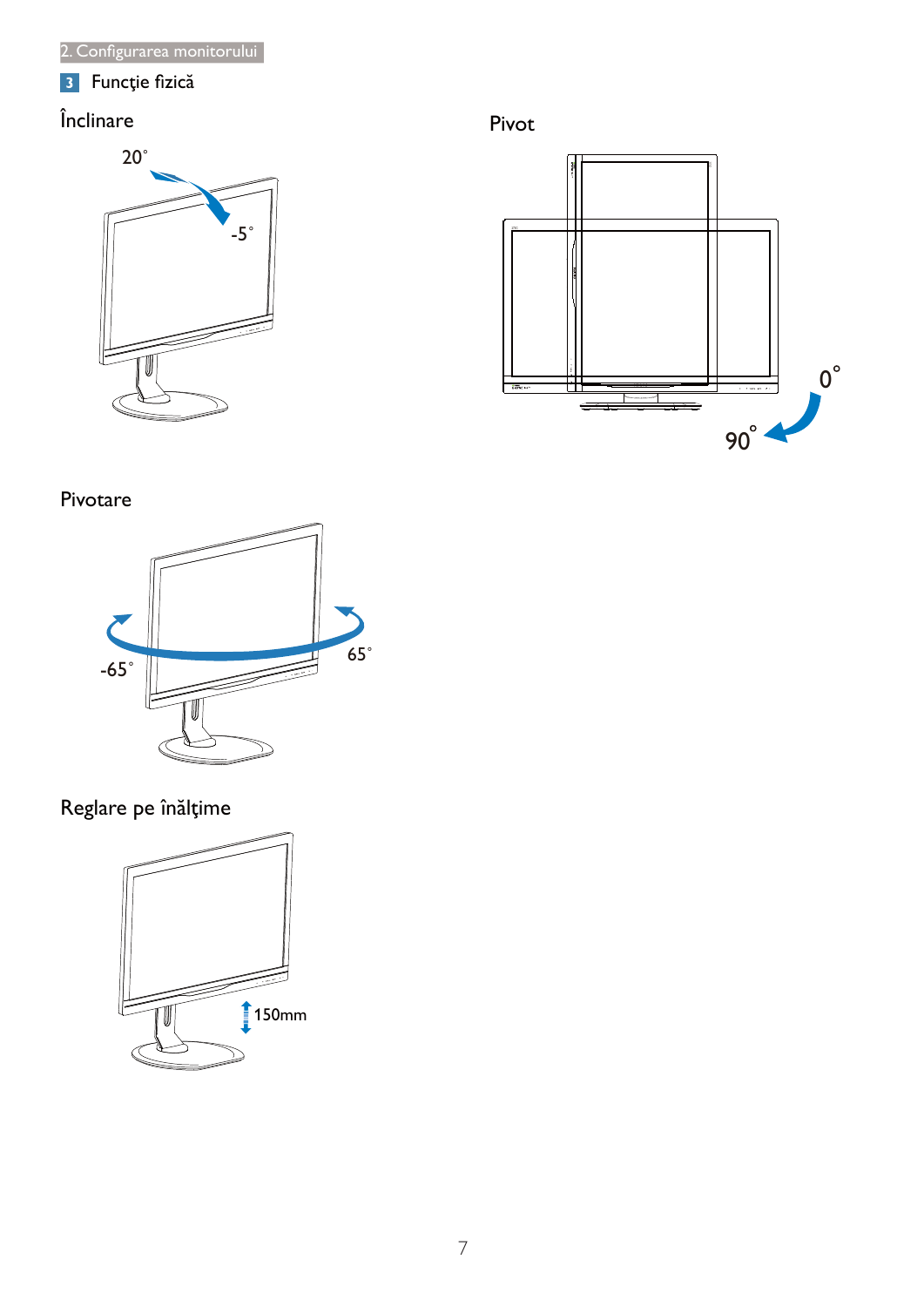# 2.3 Scoaterea ansamblului bazei pentru montarea VESA

Înainte de a începe dezasamblarea bazei monitorului, urmați instrucțiunile de mai jos pentru a evita deteriorarea monitorului sau vătămarea corporală.

1. Plasați monitorul cu fața în jos pe o suprafață moale. Aveți grijă să nu zgâriați sau să deteriorați ecranul.



2. Ținând apăsat butonul de deblocare, înclinați și glisați baza în afară.



# **A** Notă

Acest monitor acceptă o interfață de montare compatibilă de 100mm x 100mm.



# 2.4 NVIDIA™ G-SYNC™ pentru jocuri rapide, fără întreruperi

# 1 Ce este?

NVIDIA G-SYNC este o nouă tehnologie de afișare revoluționară care oferă cea mai lină și mai rapidă experiență de joc posibilă. G-SYNC este o performanță revoluționară obținută prin sincronizarea ratelor de reîmprospătare a afișajului cu unitatea de procesare grafică a PC-ului dvs. bazat pe GeForce GTX, eliminând efectul de sfâșiere și minimizând tremuratul afișării și întârzierea imaginii. Rezultatul: scenele apar instantaneu, obiectele arată mai clar, iar jocurile se desfășoară fără întreruperi, oferindu-vă o experiență vizuală uimitoare și un avantaj competitiv major.

# 2 Cerințe de placă video recomandate

- Placă video cu un card VGA NVIDIA GeForce 650 Ti Boost sau superior
- Versiune de driver pentru placa video: Vă rugăm să consultați întotdeauna site-ul web NVIDIA de la http://www.nvidia.com/ content/global/global.php pentru a descărca cel mai recent driver.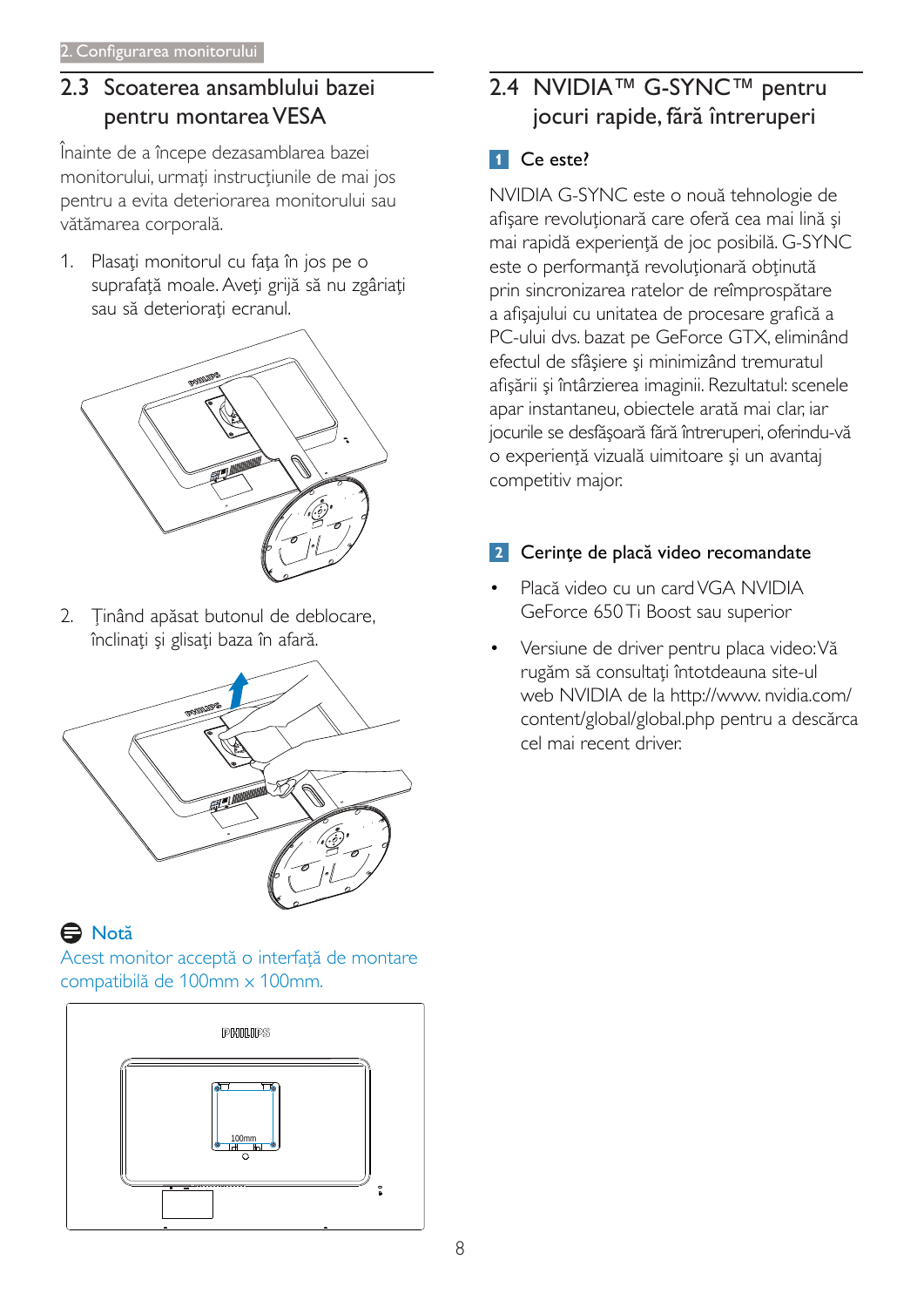# 3. Specificații tehnice

| Imagine/Afişaj                       |                                                                                                                                                                                                                                                      |  |  |
|--------------------------------------|------------------------------------------------------------------------------------------------------------------------------------------------------------------------------------------------------------------------------------------------------|--|--|
| Tip de ecran de monitor              | <b>LCDTN</b>                                                                                                                                                                                                                                         |  |  |
| Iluminare fundal                     | <b>LED</b>                                                                                                                                                                                                                                           |  |  |
| Dimensiune panou                     | 27" L (68,6cm)                                                                                                                                                                                                                                       |  |  |
| Raport aspect                        | 16:9                                                                                                                                                                                                                                                 |  |  |
| Distanța dintre pixeli               | $0,31 \times 0,31 \text{ mm}$                                                                                                                                                                                                                        |  |  |
| Luminozitate                         | $300 \text{ cd/m}^2$                                                                                                                                                                                                                                 |  |  |
| Raport contrast (tipic)              | 1000:1                                                                                                                                                                                                                                               |  |  |
| Timp răspuns (tipic)                 | 5 <sub>ms</sub>                                                                                                                                                                                                                                      |  |  |
| SmartResponse                        | 1 <sub>ms</sub>                                                                                                                                                                                                                                      |  |  |
| Rezoluție optimă                     | 1920 x 1080 la 144Hz                                                                                                                                                                                                                                 |  |  |
| Unghi de vizualizare                 | 170° (O) / 160° (V) la C/R > 10                                                                                                                                                                                                                      |  |  |
| Culori ecran                         | 16,7 M                                                                                                                                                                                                                                               |  |  |
| Rată de împrospătare<br>pe verticală | $30 - 150$ Hz                                                                                                                                                                                                                                        |  |  |
| Frecvență orizontală                 | $30 - 160$ kHz                                                                                                                                                                                                                                       |  |  |
| sRGB                                 | DA                                                                                                                                                                                                                                                   |  |  |
| Cerințe 3D                           | Este necesar kitul NVIDIA 3D Vision. (nu este inclus în cutie.)                                                                                                                                                                                      |  |  |
| Conectivitate                        |                                                                                                                                                                                                                                                      |  |  |
| Semnal intrare                       | 4 porturi USB 3.0 (cu 1 încărcător super rapid), port de afișare                                                                                                                                                                                     |  |  |
| Intrare semnal                       | Sincronizare separată, Sincronizare la verde                                                                                                                                                                                                         |  |  |
| Confort                              |                                                                                                                                                                                                                                                      |  |  |
| Comoditate pentru utilizator         | $ULMB/\triangle$ $\Box$ /OK<br>(I)<br>V<br>$\circ$                                                                                                                                                                                                   |  |  |
| Limbi OSD                            | engleză, franceză, germană, spaniolă, italiană, rusă, chineză<br>simplificată, portugheză, turcă, olandeză, suedeză, finlandeză,<br>poloneză, cehă, coreeană, japoneză, maghiară, ucraineană,<br>portugheză braziliană, greacă, chineză tradițională |  |  |
| Alte avantaje                        | Dispozitiv de blocare Kensington                                                                                                                                                                                                                     |  |  |
| Compatibilitate Plug & Play          | DDC/CI, sRGB, Windows 7/Windows 8                                                                                                                                                                                                                    |  |  |
| <b>Suport</b>                        |                                                                                                                                                                                                                                                      |  |  |
| Înclinare                            | $-5^{\circ}/+20^{\circ}$                                                                                                                                                                                                                             |  |  |
| Pivotare                             | $-65/+65$                                                                                                                                                                                                                                            |  |  |
| Reglare pe înălțime                  | 150 mm                                                                                                                                                                                                                                               |  |  |
| Pivot                                | 90 de grade                                                                                                                                                                                                                                          |  |  |
| Alimentare                           |                                                                                                                                                                                                                                                      |  |  |
| Mod pornit                           | 36W (tipic), 59,6W (maxim)                                                                                                                                                                                                                           |  |  |
| Repaus (tipic)                       | 0,5W (după 12 minute de lipsă semnal de la monitor)                                                                                                                                                                                                  |  |  |
| Oprit (tipic)                        | 0,5W (12 minute după oprirea alimentării)                                                                                                                                                                                                            |  |  |
| Indicator LED alimentare             | Mod pornit: Alb, Lipsă semnal/Lipsă cablu: Alb (luminează intermitent)                                                                                                                                                                               |  |  |
| Alimentare                           | 100-240 V c.a., 50-60Hz                                                                                                                                                                                                                              |  |  |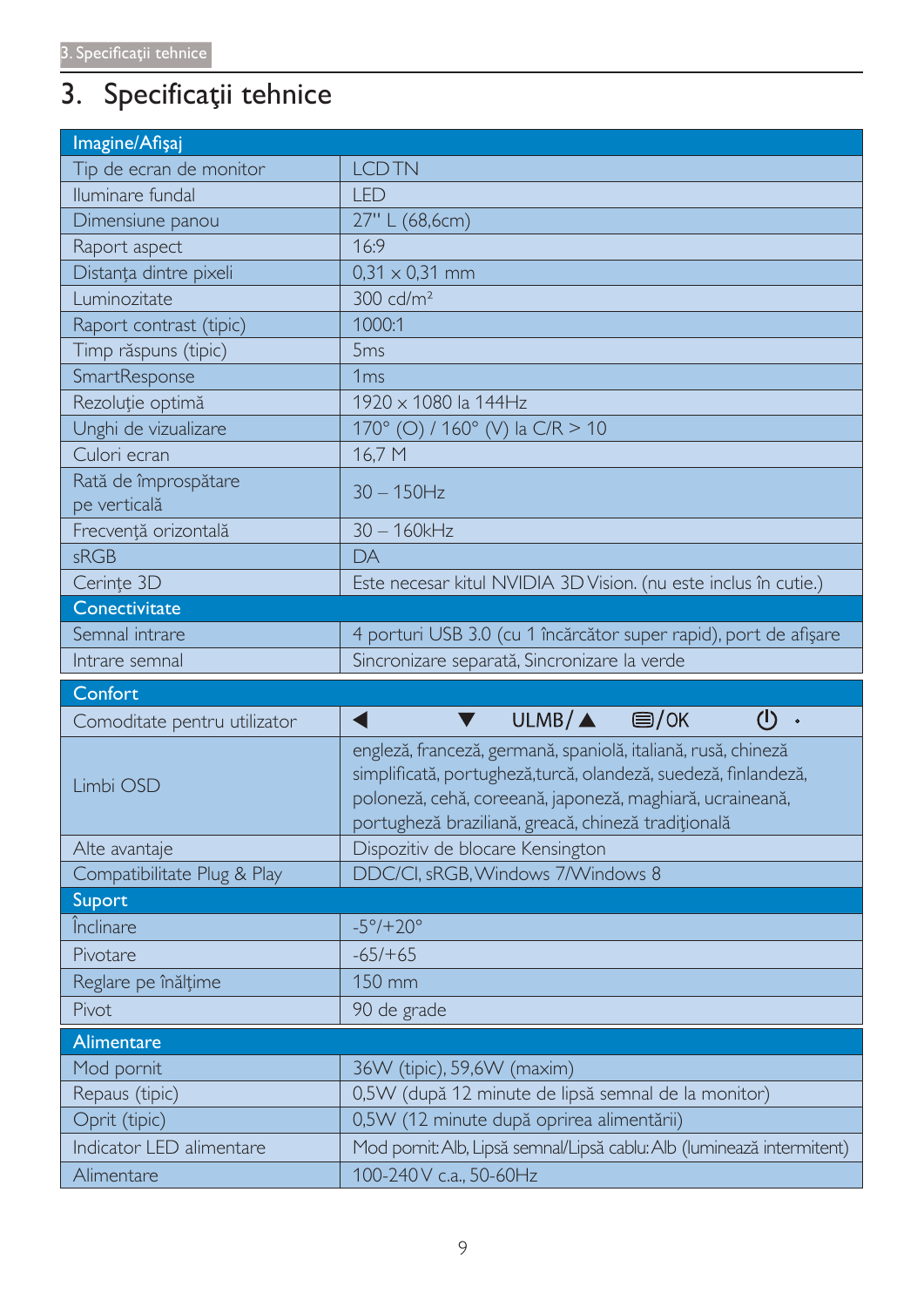3. Specificații tehnice

| <b>Dimensiune</b>                          |                                                                              |
|--------------------------------------------|------------------------------------------------------------------------------|
| Produs cu suport (LxHxA)                   | $639 \times 580 \times 242$ mm                                               |
| Produs fără suport (LxHxA)                 | $639 \times 405 \times 64$ mm                                                |
| <b>Greutate</b>                            |                                                                              |
| Produs cu suport                           | $7,8$ kg                                                                     |
| Produs fără suport                         | $5,0$ kg                                                                     |
| Produs cu ambalaj                          | 11,3 kg                                                                      |
| În stare de funcționare                    |                                                                              |
| Interval de temperatură<br>(funcționare)   | de la 0°C la 40°C                                                            |
| Interval de temperatură<br>(nefuncționare) | de la -20°C la 60°C                                                          |
| Umiditate relativă                         | de la 20% la 80%                                                             |
| <b>MTBF</b>                                | 30,000 h                                                                     |
| Protecția mediului                         |                                                                              |
| <b>ROHS</b>                                | DA                                                                           |
| Ambalare                                   | 100% reciclabil                                                              |
| Substanțe specifice                        | Conținut 100% materiale PVC BFR                                              |
| Conformitate și standarde                  |                                                                              |
| <b>EPEAT</b>                               | Silver (www.epeat.net)                                                       |
| Norme de reglementare                      | CE Mark, FCC Class B, CU-EAC, SEMKO, ETL, GS, ERGO,<br>UKraine, BSMI, C-TICK |
| Carcasă                                    |                                                                              |
| Culoare                                    | Negru                                                                        |
| Emailat                                    | Textură                                                                      |

# e Notă

- 1. Calificativele EPEAT Gold sau Silver sunt valabile numai acolo unde Philips înregistrează produsul. Vizitați www.epeat.net pentru starea înregistrării în țara dvs.
- 2. Aceste date pot suferi modificări fără notificare. Accesați www.philips.com/support pentru a descărca ultima versiune a instrucțiunilor.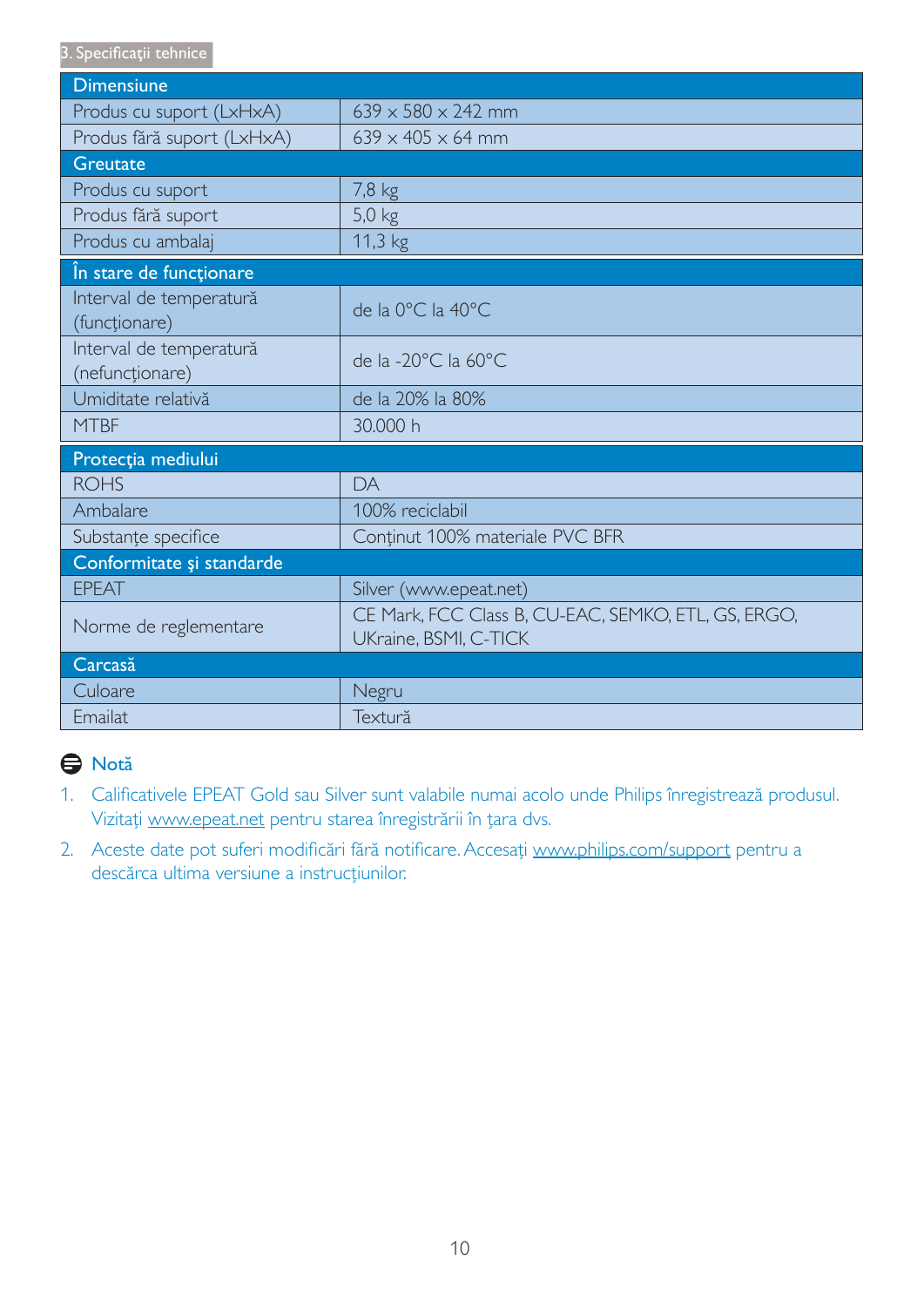# 3.1 Rezoluție și moduri de presetare

Rezoluție optimă: 1920 x 1080 la 144Hz

| Frecvență<br>orizontală<br>(kHz) | <b>Rezoluție</b> | Frecvență<br>verticală<br>(Hz) |
|----------------------------------|------------------|--------------------------------|
| 67,5                             | 1920×1080        | 60                             |
| 95,43                            | 1920×1080        | 84,90                          |
| 113,22                           | 1920×1080        | 99,93                          |
| 137,26                           | 1920×1080        | 119,98                         |
| 158,11                           | 1920×1080        | 144,00                         |

# e Notă

- 1. Asigurați-vă că SO al PC-ului dvs. este Windows7 sau superior. Placa video este Nvidia Geforce GTX650Ti BOOST CPU sau superioară și actualizată cu cel mai recent driver.
- 2. Modul G-Sync, modul ULMB și modul 3D Vision există independent, câte unul pe rând; dacă unul dintre moduri este activat, celelalte două trebuie să fie dezactivate.
- 3. ULMB se activează numai când este la 85 Hz, 100 Hz și 120 Hz, 3D Vision se activează numai când este la 100 Hz și 120 Hz.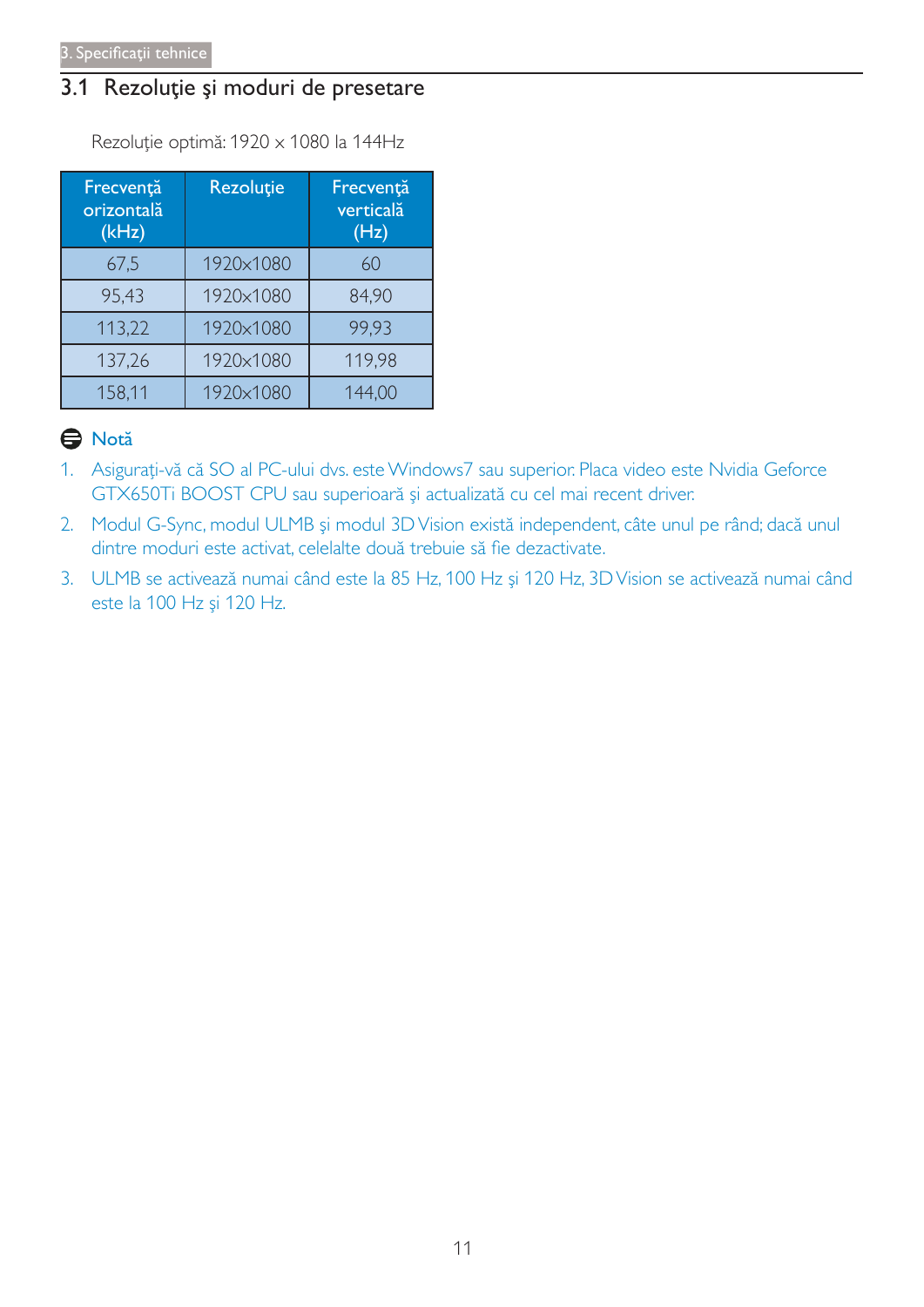# $\overline{4}$ . Gestionarea consumului de energie

Dacă aveți placă video sau program software conforme cu VESA DPM instalate pe PC, monitorul poate reduce automat consumul de energie atunci când nu este utilizat. Dacă este detectată o introducere de la tastatură. mouse sau alt dispozitiv de intrare, monitorul se va "trezi" automat. Următorul tabel indică consumul de energie și semnalizarea acestei funcții de economisire automată a energiei:

| Definiție gestionare alimentare |               |                                                                       |    |                               |       |
|---------------------------------|---------------|-----------------------------------------------------------------------|----|-------------------------------|-------|
| Mod VESA                        | Video         | Culoare<br>Energie<br>$Sinc$ $O$<br>Sinc V<br>consumată<br><b>KED</b> |    |                               |       |
| Activ                           | <b>PORNIT</b> | Da                                                                    | Da | 36W (tipic),<br>59,6W (maxim) | Alb   |
| Oprire                          | OPRIT         |                                                                       |    | $0.5 W$ (tipic)               | OPRIT |

Configurarea următoare este utilizată pentru a măsura consumul de energie al acestui monitor.

- Rezoluție nativă: 1920 x 1080  $\bullet$
- Contrast: 50%
- Luminozitate: 300 niti
- Temperatură de culoare: 6500k la alb rece  $\bullet$ complet

# **O** Notă

Aceste date pot suferi modificări fără notificare.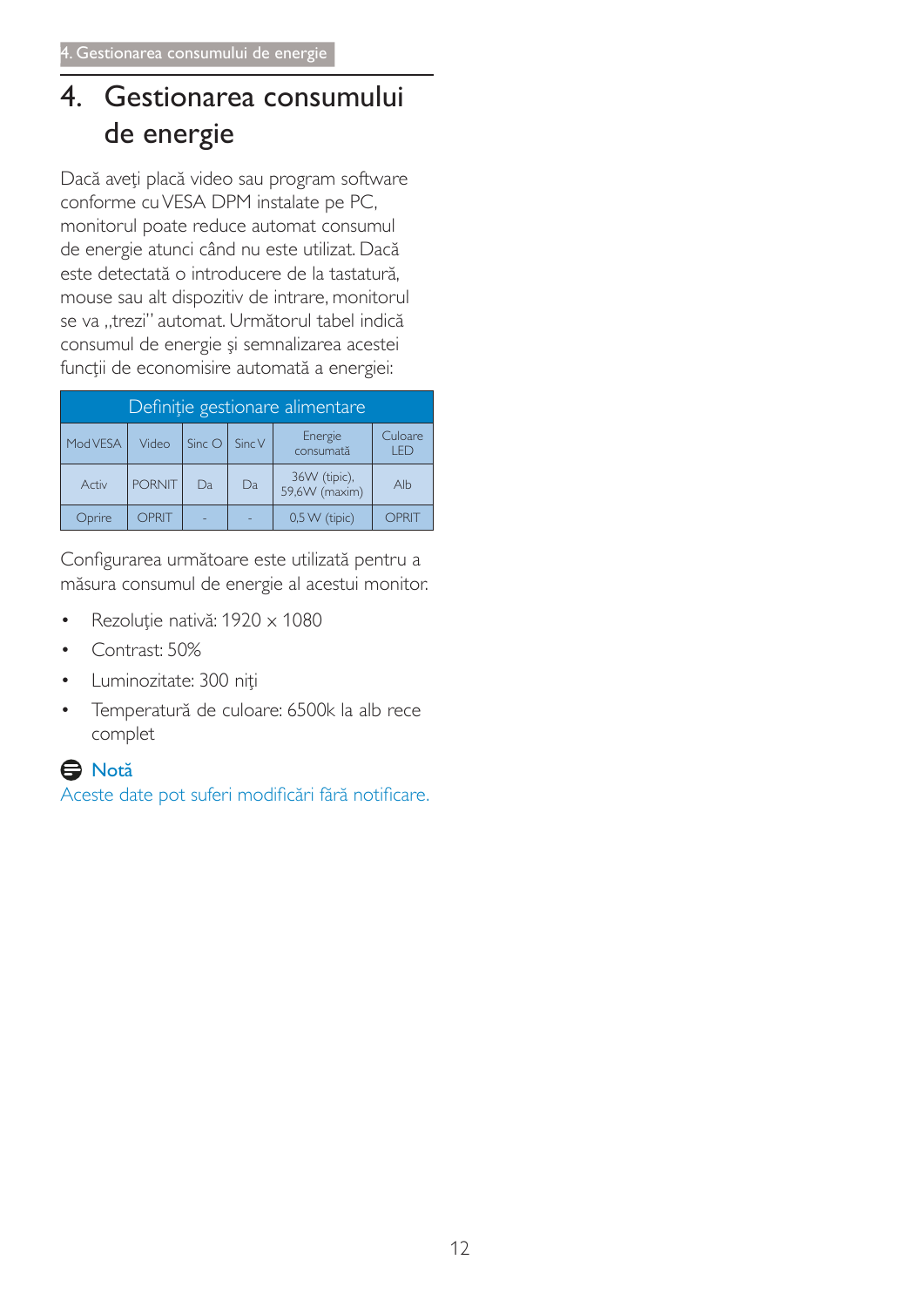# 5. Informații despre reglementări

## **Lead-free Product**



throughout its life cycle.

# Congratulations!

This product is designed for both you and the planet!



TCO Development works for sustainable IT - manufacture, use and recycling of IT products

reflecting environmental, social and economic responsibility.

TCO Certified is a third party verified program, where every product model is tested by an accredited impartial test laboratory.TCO Certified represents one of the toughest certifications for ICT products worldwide.

### Some of the Usability features of TCO **Certified Displays:**

- Visual Ergonomics for image quality is tested to ensure top performance and reduce sight and strain problems. Important parameters are Resolution, Luminance, Contrast, Reflection and Colour characteristics
- Products are tested according to rigorous safety standards at impartial laboratories
- Electric and magnetic fields emissions as low as normal household background levels
- Workload ergonomics to ensure a good physical environment

# Some of the Environmental features of TCO **Certified Displays:**

- Production facilities have an Environmental Management System (EMAS or ISO 14001)
- Low energy consumption to minimize climate impact
- Restrictions on Chlorinated and Brominated flame retardants, plasticizers, plastics and heavy metals such as cadmium, mercury and lead (RoHS compliance)
- Both product and product packaging is prepared for recycling
- The brand owner offers take-back options

# **Corporate Social Responsibility**

The brand owner demonstrates the product is manufactured under working practices that promote good labour relations and working conditions.

The Criteria Document can be downloaded from our web site The criteria included in this label have been developed by TCO Development in co-operation with scientists, experts, users as well as manufacturers all over the world. Since the end of the 1980s TCO has been involved in influencing the development of IT equipment in a more user and environmentally friendly direction. Our ICT product labeling system began in 1992 and is now requested by users and ICT-manufacturers all over the world

For displays with glossy bezels, the user should consider the placement of the display as the bezel may cause disturbing reflections from surrounding light and bright surfaces.

For more information, please visit: www. tcodevelopment.com



(Only for selective models)

User define mode is used for TCO Certified compliance.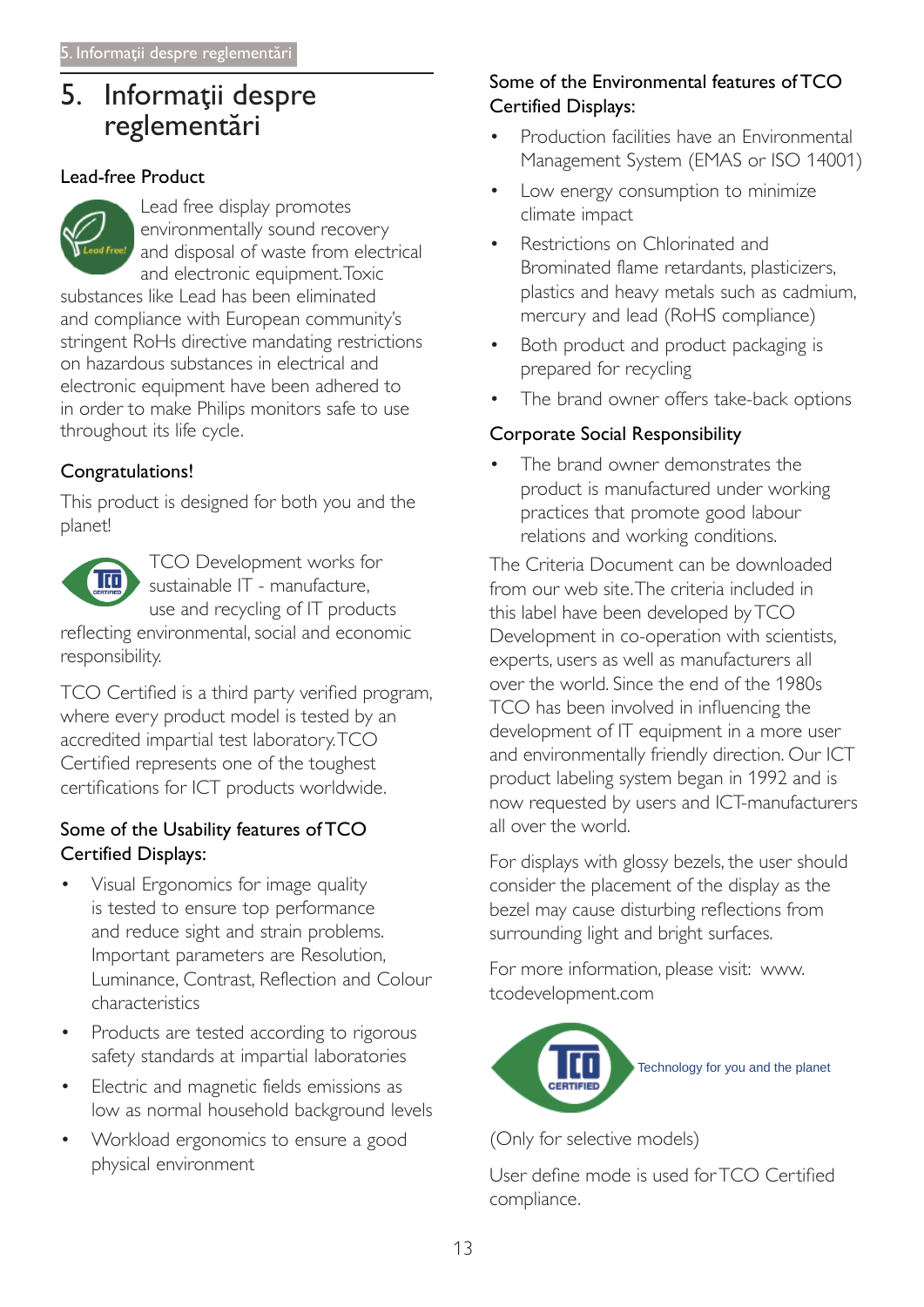### **EPEAT**

(www.epeat.net)



The EPEAT (Electronic Product Environmental Assessment Tool) program evaluates computer

desktops, laptops, and monitors based on 51 environmental criteria developed through an extensive stakeholder consensus process supported by US EPA.

EPEAT system helps purchasers in the public and private sectors evaluate, compare and select desktop computers, notebooks and monitors based on their environmental attributes. EPEAT also provides a clear and consistent set of performance criteria for the design of products, and provides an opportunity for manufacturers to secure market recognition for efforts to reduce the environmental impact of its products.

# **Benefits of EPEAT**

Reduce use of primary materials Reduce use of toxic materials

Avoid the disposal of hazardous waste EPEAT'S requirement that all registered products meet ENERGY STAR's energy efficiency specifications, means that these products will consume less energy throughout their life.

# **CE Declaration of Conformity**

This product is in conformity with the following standards

- EN60950-1:2006+A11:2009+A1: 2010+A12:2011+A2:2013 (Safety requirement of Information Technology Equipment).
- EN55022:2010(Radio Disturbance  $\bullet$ requirement of Information Technology Equipment).
- EN55024:2010 (Immunity requirement of Information Technology Equipment).
- EN61000-3-2:2006+A1:2009+A2:2009 (Limits for Harmonic Current Emission).
- EN61000-3-3:2008 (Limitation of Voltage Fluctuation and Flicker) following provisions of directives applicable.
- EN50581:2012 (Technical documentation for the assessment of electrical and electronic products with respect to the restriction of hazardous substances).
- EN50564:2011 (Electrical and electronic household and office equipment -Measurement of low power consumption).
- 2006/95/EC (Low Voltage Directive).
- 2004/108/EC (EMC Directive).  $\bullet$
- 2009/125/EC (ErP Directive, EC No. 1275/2008 Implementing Directive for Standby and Off mode power consumption)
- 2011/65/EU (RoHS Directive)

And is produced by a manufacturing organization on ISO9000 level.

- ISO9241-307:2008 (Ergonomic requirement, Analysis and compliance test methods for electronic visual displays).
- GS EK1-2000:2013 (GS mark requirement).
- prEN50279:1998 (Low Frequency Electric and Magnetic fields for Visual Display).
- MPR-II (MPR:1990:8/1990:10 Low Frequency Electric and Magnetic fields).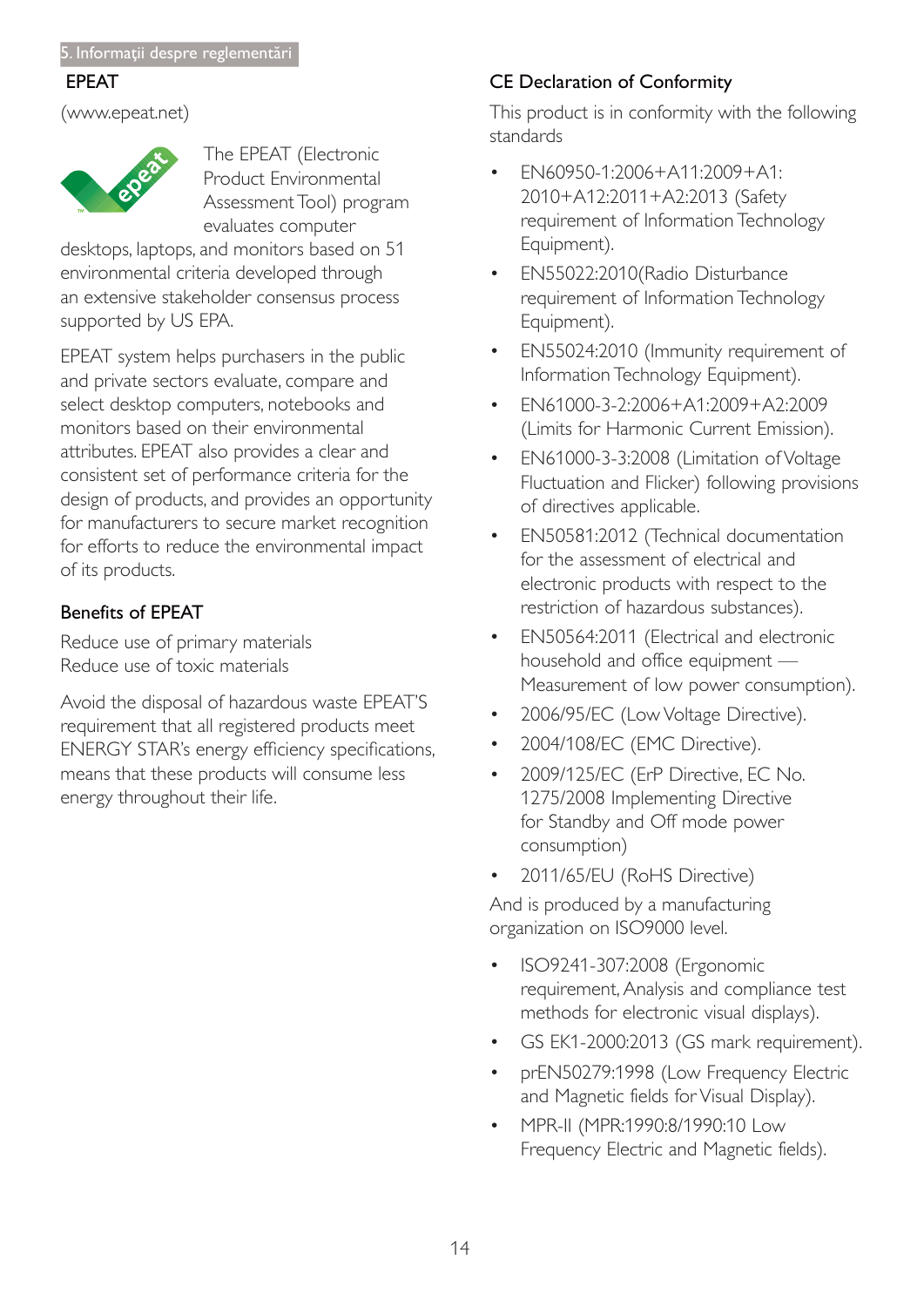### 5. Informații despre reglementări

TCO CERTIFIED (Requirement for Environment Labeling of Ergonomics, Energy, Ecology and Emission, TCO: Swedish Confederation of Professional Employees) for TCO versions.

## **Energy Star Declaration**

(www.energystar.gov)



As an ENERGY STAR® Partner, we have determined that this product meets the ENERGY STAR® guidelines for energy efficiency.

# **e** Note

We recommend you switch off the monitor when it is not in use for a long time.

# Federal Communications Commission (FCC) Notice (U.S. Only)



However, there is no guarantee that interference will not occur in a particular installation. If this equipment does cause harmful interference to radio or television reception, which can be determined by turning the equipment off and on, the user is encouraged to try to correct the interference by one or more of the following measures:

- Reorient or relocate the receiving antenna.  $\bullet$
- Increase the separation between the  $\bullet$ equipment and receiver.
- Connect the equipment into an outlet on  $\bullet$ a circuit different from that to which the receiver is connected.
- Consult the dealer or an experienced radio/TV technician for help.
- Changes or modifications not expressly approved by the party responsible for compliance could void the user's authority to operate the equipment.

Use only RF shielded cable that was supplied with the monitor when connecting this monitor to a computer device.

To prevent damage which may result in fire or shock hazard, do not expose this appliance to rain or excessive moisture.

THIS CLASS B DIGITAL APPARATUS MEETS ALL REQUIREMENTS OF THE CANADIAN **INTERFERENCE-CAUSING EQUIPMENT** REGULATIONS.

# **FCC Declaration of Conformity**

Declaration of Conformity for Products Marked with FCC Logo,

# **United States Only**



This device complies with Part 15 of the FCC Rules. Operation is subject to the following two conditions: (1) this device may not cause harmful interference, and (2) this device must accept any interference received, including interference that may cause undesired operation.

# Commission Federale de la Communication (FCC Declaration)

Cet équipement a été testé et déclaré conforme auxlimites des appareils numériques de class B, aux termes de l'article 15 Des règles de la FCC. Ces limites sont conçues de façon à fourir une protection raisonnable contre les interférences nuisibles dans le cadre d'une installation résidentielle.

CET appareil produit, utilise et peut émettre des hyperfréquences qui, si l'appareil n'est pas installé et utilisé selon les consignes données, peuvent causer des interférences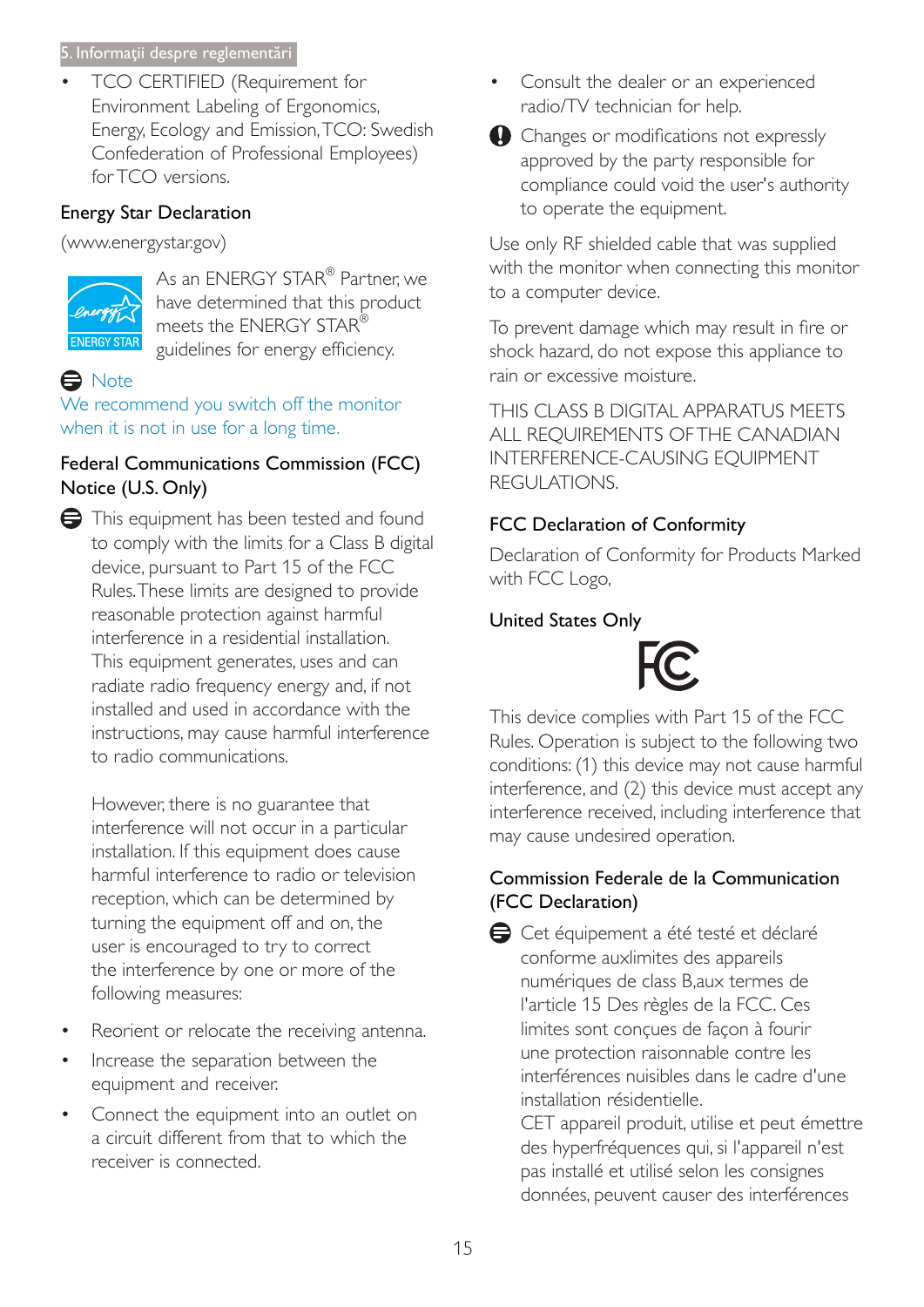#### 5. Informații despre reglementări

nuisibles aux communications radio. Cependant, rien ne peut garantir l'absence d'interférences dans le cadre d'une installation particulière. Si cet appareil est la cause d'interférences nuisibles pour la réception des signaux de radio ou de télévision, ce qui peut être décelé en fermant l'équipement, puis en le remettant en fonction, l'utilisateur pourrait essayer de corriger la situation en prenant les mesures suivantes:

- Réorienter ou déplacer l'antenne de réception.
- Augmenter la distance entre l'équipement et le récepteur.
- Brancher l'équipement sur un autre circuit que celui utilisé par le récepteur.
- Demander l'aide du marchand ou d'un technicien chevronné en radio/télévision.
- Toutes modifications n'ayant pas reçu l'approbation des services compétents en matière de conformité est susceptible d'interdire à l'utilisateur l'usage du présent équipement.

N'utiliser que des câbles RF armés pour les connections avec des ordinateurs ou périphériques.

CET APPAREIL NUMERIOUE DE LA CLASSE **B RESPECTE TOUTES LES EXIGENCES DU** REGLEMENT SUR LE MATERIEL BROUILLEUR DU CANADA.

# EN 55022 Compliance (Czech Republic Only)

This device belongs to category B devices as described in EN 55022, unless it is specifically stated that it is a Class A device on the specification label. The following applies to devices in Class A of EN 55022 (radius of protection up to 30 meters). The user of the device is obliged to take all steps necessary to remove sources of interference to telecommunication or other devices

Pokud není na typovém štítku počítače uvedeno, že spadá do do třídy A podle EN 55022, spadá automaticky do třídy B podle EN 55022. Pro zařízení zařazená do třídy A (chranné násmo 30m) podle EN 55022 platí následulící. Dolde-li k rušení telekomunikačních nebo jiných zařízení je uživatel povinnen provést taková opatřgní, aby rušení odstranil.

### Polish Center for Testing and Certification Notice

The equipment should draw power from a socket with an attached protection circuit (a three-prong socket). All equipment that works together (computer, monitor, printer, and so on) should have the same power supply source.

The phasing conductor of the room's electrical installation should have a reserve short-circuit protection device in the form of a fuse with a nominal value no larger than 16 amperes (A).

To completely switch off the equipment, the power supply cable must be removed from the power supply socket, which should be located near the equipment and easily accessible.

A protection mark "B" confirms that the equipment is in compliance with the protection usage requirements of standards PN-93/T-42107 and PN-89/F-06251.

#### Wymagania Polskiego Centrum Badań i Certyfikacji

Urządzenie powinno być zasiłane z gniazda z przyłączonym obwodem ochronnym (gniazdo z<br>kołkiem). Współpracujące ze sobą urządzenia (komputer, monitor, drukarka) powinny być zasiłane<br>z tego samego źródła.

Instalacja elektryczna pomieszczenia powinna zawierać w przewodzie fazowym rezerwową ochronę<br>przed zwarciami, w postaci bezpiecznika o wartości znamionowej nie większej niż 16A (amperów). .<br>W celu całkowitego wyłączenia urządzenia z sieci zasilania, należy wyjąć wtyczkę kabla<br>zasilającego z gniazdka, które powinno znajdować się w pobliżu urządzenia i być łatwo dostępne. Znak bezpieczeństwa "B" potwierdza zgodność urządzenia z wymaganiami bezpieczeństwa użytkowania zawartymi w PN-93/T-42107 i PN-89/E-06251.

#### Pozostałe instrukcje bezpieczeństwa

- Nie należy używać wtyczek adapterowych lub usuwać kołka obwodu ochronnego z wtyczki.<br>Jeżeli konieczne jest użycie przedłużacza to należy użyć przedłużacza 3-żyłowego z<br>prawidłowo połączonym przewodem ochronnym.
- $\,$ System komputerowy należy zabezpieczyć przed nagłymi, chwilowymi wzrokami napięcia, używając eliminatora przepięć, urządzenia dopasowującego lubezzakł<br><br/>óceniowego źródła zasilania. tami lub spadvymi wzrost<br>ującego lub
- Należy upewnić się, aby nie nie leżało na kabłach systemu komputerowego, oraz aby kabłe nie były umieszczone w miejscu, gdzie można byłoby na nie nadeptywać lub potykać się o nie.
- Nie należy rozlewać napojów ani innych płynów na system komputerowy.
- 
- Nie należy wpychać zadnych mu umycu prynow na zystem Komputerowy.<br>Nie należy wpychać żadnych przedmiotów do stworów systemu komputerowego, gdyż może to spowodować pożar lub porażenie prądem, poprzez zwarcie elementów wewn rów pod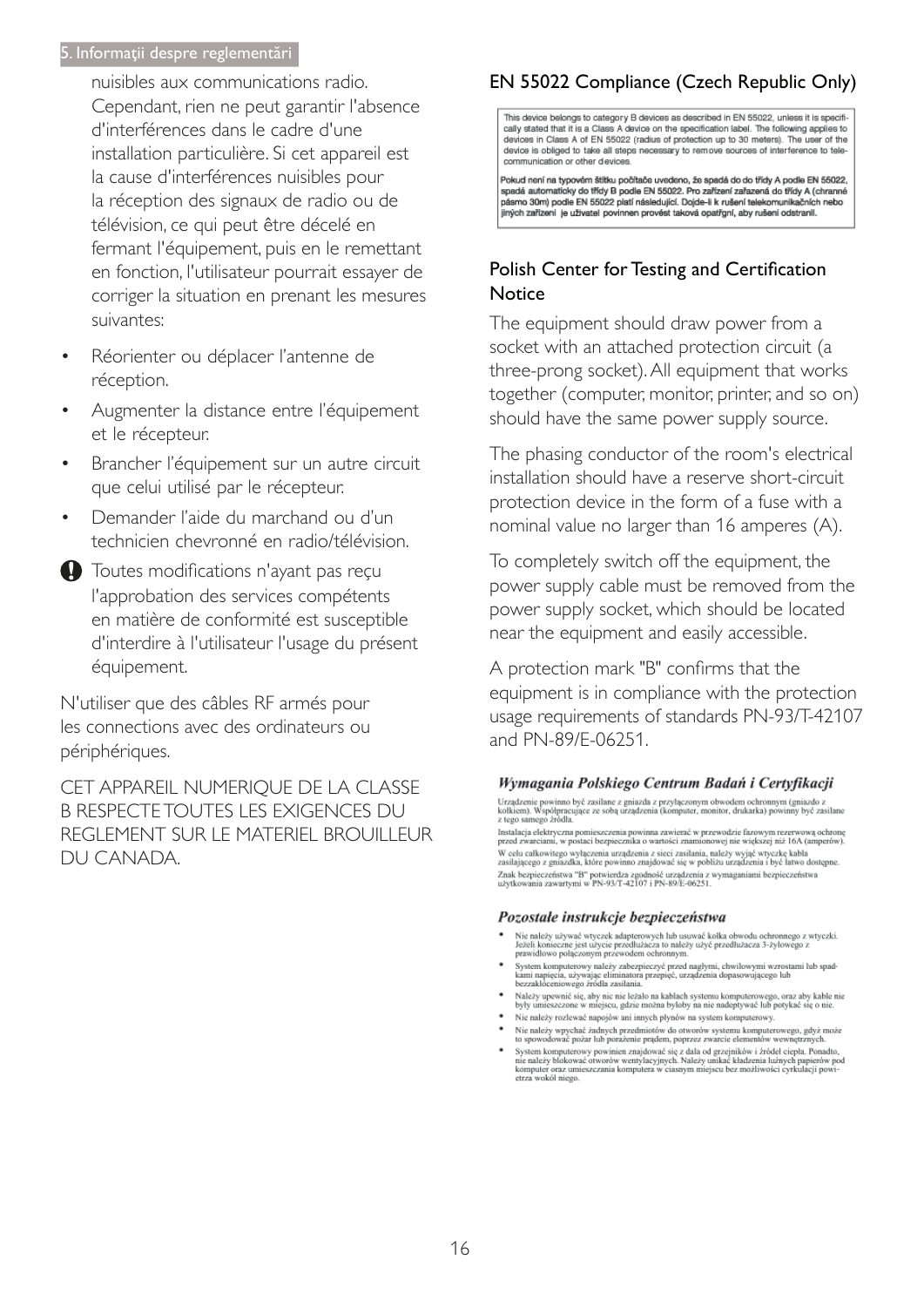### North Europe (Nordic Countries) Information

Placering/Ventilation

#### **VARNING:**

FÖRSÄKRA DIG OM ATT HUVUDBRYTARE OCH UTTAG ÄR LÄTÅTKOMLIGA. NÄR DU STÄLLER DIN UTRUSTNING PÅPLATS.

### Placering/Ventilation

### **ADVARSEL:**

SØRG VED PLACERINGEN FOR. AT NETLEDNINGENS STIK OG STIKKONTAKT **ER NEMTTILGÆNGELIGE.** 

Paikka/Ilmankierto

### **VAROITUS:**

SIJOITA LAITE SITEN, ETTÄ VERKKOJOHTO VOIDAAN TARVITTAESSA HELPOSTI **IRROTTAA PISTORASIASTA.** 

### Plassering/Ventilasjon

### **ADVARSEL:**

NÅR DETTE UTSTYRET PLASSERES, MÅ DU PASSE PÅ AT KONTAKTENE FOR |STØMTILFØRSEL ER LETTE Å NÅ.

### Ergonomie Hinweis (nur Deutschland)

Der von uns gelieferte Farbmonitor entspricht den in der "Verordnung über den Schutz vor Schäden durch Röntgenstrahlen" festgelegten Vorschriften

Auf der Rückwand des Gerätes befindet sich ein Aufkleber, der auf die Unbedenklichkeit der Inbetriebnahme hinweist, da die Vorschriften über die Bauart von Störstrahlern nach Anlage III ¤ 5 Abs. 4 der Röntgenverordnung erfüllt sind.

Damit Ihr Monitor immer den in der Zulassung geforderten Werten entspricht, ist darauf zu achten, daß

- 1. Reparaturen nur durch Fachpersonal durchgeführt werden.
- 2. nur original-Ersatzteile verwendet werden.
- 3. bei Ersatz der Bildröhre nur eine bauartgleiche eingebaut wird.

Aus ergonomischen Gründen wird empfohlen, die Grundfarben Blau und Rot nicht auf dunklem Untergrund zu verwenden (schlechte Lesbarkeit und erhöhte Augenbelastung bei zu geringem Zeichenkontrast wären die Folge). Der arbeitsplatzbezogene Schalldruckpegel nach DIN 45 635 beträgt 70dB (A) oder weniger.

ACHTUNG: BEIM AUFSTELLEN DIESES GERÄTES DARAUF ACHTEN. DAB NETZSTECKER UND NETZKABELANSCHLUB LEICHT ZUGÄNGLICH SIND.

### **Restriction on Hazardous Substances** statement (India)

This product complies with the "India E-waste" Rule 2011" and prohibits use of lead, mercury, hexavalent chromium, polybrominated biphenyls or polybrominated diphenyl ethers in concentrations exceeding 0.1 weight % and 0.01 weight % for cadmium, except for the exemptions set in Schedule 2 of the Rule.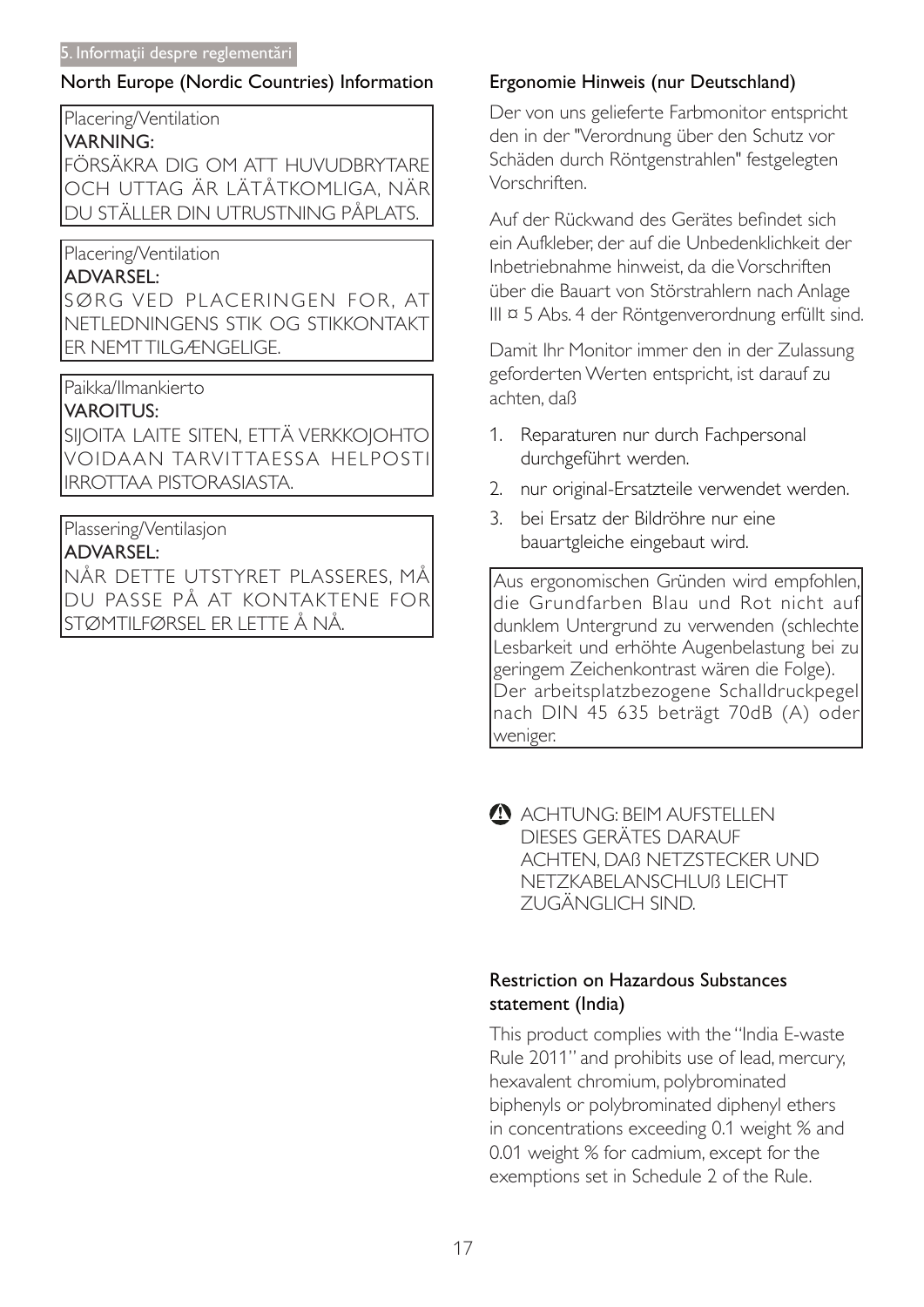#### 5. Informații despre reglementări

#### E-Waste Declaration for India



This symbol on the product or on its packaging indicates that this product must not be disposed of with your other household waste. Instead it is your responsibility to dispose of your waste equipment by handing it over to a designated collection point for the recycling of waste electrical and electronic equipment. The separate collection and recycling of your waste equipment at the time of disposal will help to conserve natural resources and ensure that it is recycled in a manner that protects human health and the environment. For more information about where you can drop off your waste equipment for recycling in India please visit the below web link.

### http://www.india.philips.com/about/sustainability/ recycling/index.page.

### China RoHS

The People's Republic of China released a regulation called "Management Methods for Controlling Pollution by Electronic Information Products" or commonly referred to as China RoHS. All products including CRT and Monitor which are produced and sold for China market have to meet China RoHS request.

#### 中国大陆RoHS

根据中国大陆《电子信息产品污染控制管理办法》(也称为中国大陆RoHS), 以下部分列出了本产品中可能包含的有毒有害物质或元素的名称和含量

本表适用之产品

显示器(液晶及CRT)

有毒有害物质或元素

| 部件名称                                                                                                                                                                                                                 |           |           |           | 有毒有害物质或元素       |               |                 |
|----------------------------------------------------------------------------------------------------------------------------------------------------------------------------------------------------------------------|-----------|-----------|-----------|-----------------|---------------|-----------------|
|                                                                                                                                                                                                                      | 铅<br>(Pb) | 汞<br>(Hg) | 镉<br>(Cd) | 六价铬<br>$(Cr6+)$ | 多溴联苯<br>(PBB) | 多溴二苯醚<br>(PBDE) |
| 外壳                                                                                                                                                                                                                   | ∩         | ∩         | Ω         | Ω               | Ω             | Ω               |
| CRT显示屏                                                                                                                                                                                                               | ×         | O         | O         | Ο               | Ω             | Ο               |
| 液晶显示屏/灯管                                                                                                                                                                                                             | ×         | O         | O         | O               | Ω             | О               |
| 电路板组件*                                                                                                                                                                                                               | ×         | O         | O         | O               | O             | Ο               |
| 电源适配器                                                                                                                                                                                                                | ×         | O         | O         | O               | O             | O               |
| 电源线/连接线                                                                                                                                                                                                              | $\times$  | ∩         | ∩         | O               | ∩             | O               |
| *: 电路板组件包括印刷电路板及其构成的零部件,如电阻、电容、集成电路、连接器等<br>○:表示该有毒有害物质在该部件所有均质材料中的含量均在<br>《电子信息产品中有毒有害物质的限量要求标准》规定的限量要求以下<br>×:表示该有毒有害物质至少在该部件的某一均质材料中的含量超出<br>《电子信息产品中有毒有害物质的限量要求标准》规定的限量要求;但是上表中打"×"的部件,<br>符合欧盟RoHS法规要求(属于豁免的部分) |           |           |           |                 |               |                 |

# 环保使用期限

此标识指期限(十年), 电子信息产品中含有的有 毒有害物质或元素在正常使用的条件下不会发生 外泄或突变, 电子信息产品用户使用该电子信息 产品不会对环境造成严重污染或对其人身、 财 产造成严重损害的期限.

#### 中国能源效率标识

根据中国大陆《能源效率标识管理办法》本显示器符合以下要求:

| 能源效率(cd/W)   > 1.05 |               |
|---------------------|---------------|
| 能双寺级                |               |
| 能效标准                | GB 21520-2008 |

#### 详细有关信息请查阅中国能效标识网: http://www.energylabel.gov.cn/

《废弃电器电子产品回收处理管理条例》提示性 说明

为了更好地关爱及保护地球, 当用户不再需要此产 品或产品寿命终止时,请遵守国家废弃电器电子产 品回收处理相关法律法规, 将其交给当地具有国家 认可的回收处理资质的厂商进行回收处理。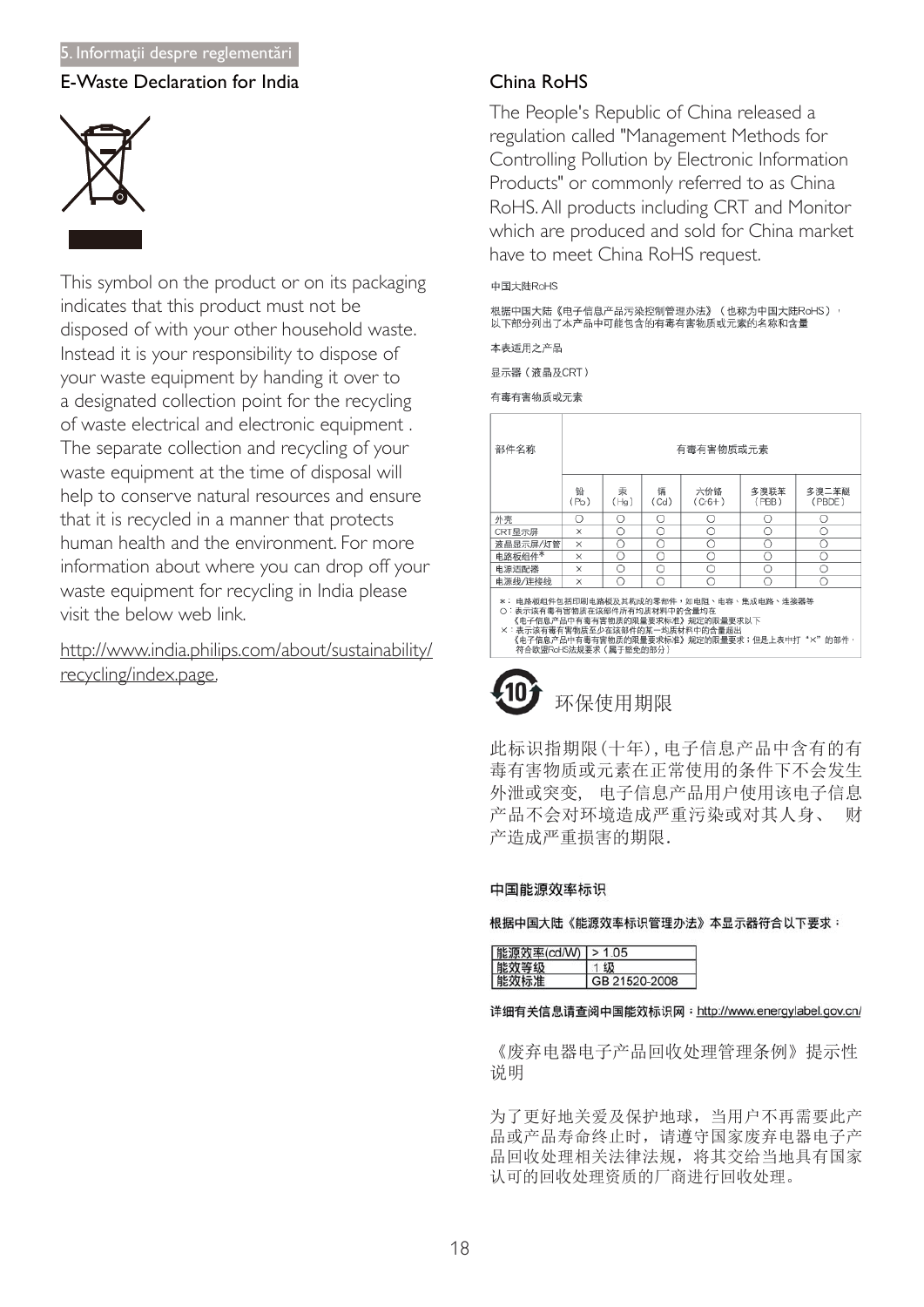## **EU Energy Label**



The European Energy Label informs you on the energy efficiency class of this product. The greener the energy efficiency class of this product is the lower the energy it consumes. On the label, you can find the energy efficiency class, the average power consumption of this product in use and the average energy consumption for 1 year.

# **O** Note

The EU Energy Label will be ONLY applied on the models bundling with HDMI and TV tuners.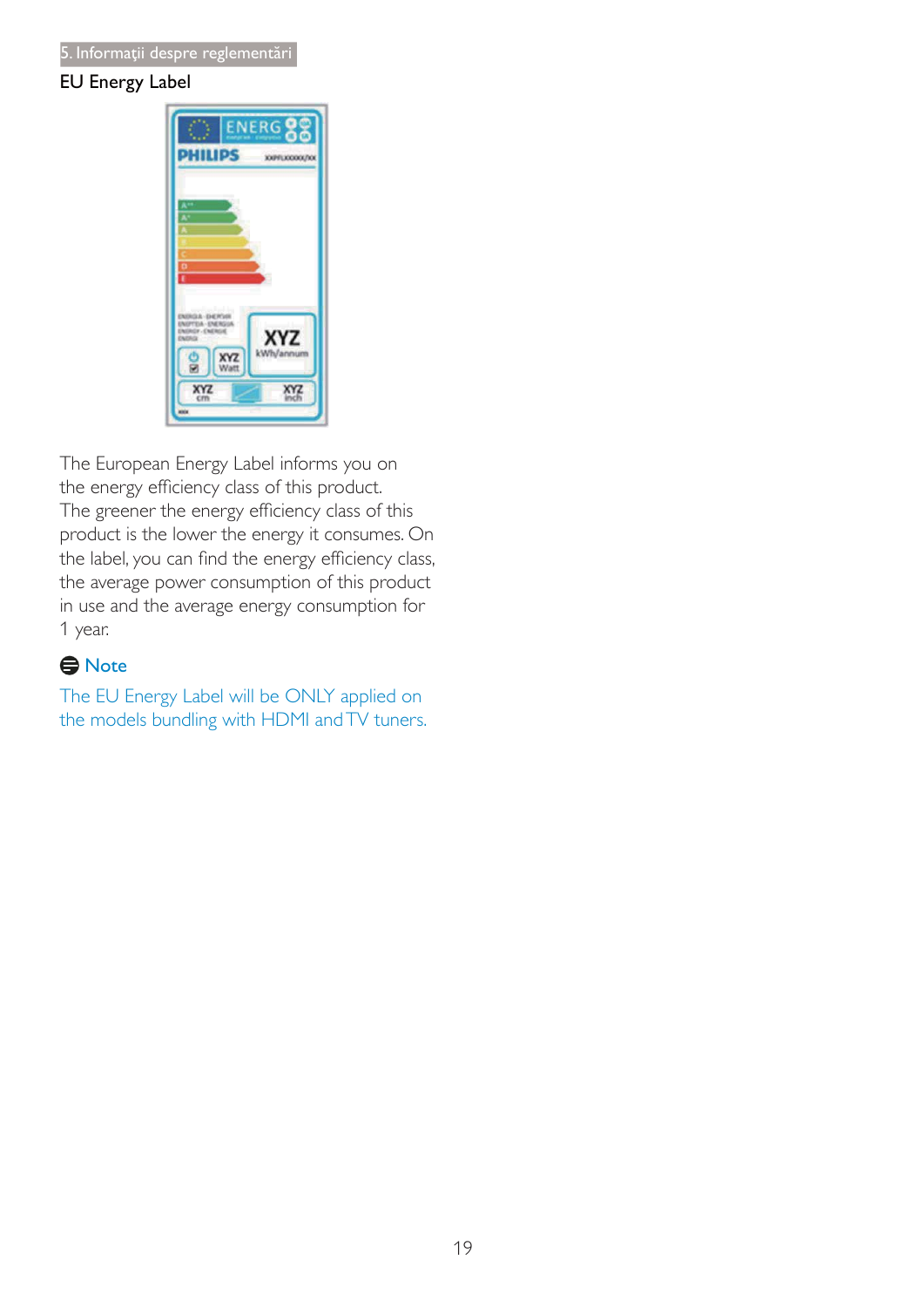# 6. Centre de asistență pentru clienți și garanție

# 6.1 Politica Philips privind defectele de afisare a pixelilor pentru monitoarele plate

Philips depune eforturi deosebite pentru a livra produse de cea mai bună calitate. Utilizăm unele dintre cele mai avansate procese de fabricație din această industrie și practicăm un control al calitătii foarte strict. Cu toate acestea, defectele de afișare a pixelilor și a subpixelilor pe ecranele TFT utilizate la monitoarele plate sunt uneori inevitabile. Niciun producător nu poate garanta că toate ecranele vor functiona fără defecte de afișare a pixelilor, însă Philips garantează că toate monitoarele cu un număr de defecte inacceptabil vor fi reparate sau înlocuite conform condițiilor de garantie. Această notificare explică diferitele tipuri de defecte de afisare a pixelilor și definește nivelurile acceptabile pentru fiecare tip de defect. Pentru a intra sub incidenta conditiilor prevăzute de garantie pentru reparare sau înlocuire. numărul de defecte de afișare a pixelilor pe un ecran TFT trebuie să depășească aceste niveluri acceptabile. De exemplu, un monitor nu trebuje să aibă defecți mai mult de 0,0004% dintre subpixeli. Philips fixează standarde de calitate și mai ridicate pentru anumite tipuri sau combinații de defecte de afișare a pixelilor, care sunt mai usor de observat decât altele. Această politică este valabilă în întreaga lume.



# Pixeli și subpixeli

Un pixel sau un element de imagine este compus din trei subpixeli în culorile primare roșu, verde și albastru. Un număr mare de pixeli formează împreună o imagine. La aprinderea tuturor subpixelilor dintr-un pixel, cei trei subpixeli colorați sunt percepuți ca un singur pixel alb. Când toți subpixelii sunt stinși, cei trei subpixeli colorați sunt percepuți ca un singur

pixel negru. Diverse alte combinații de subpixeli aprinși și stinși sunt percepute ca pixeli singuri de diverse culori.

# Tipuri de defecte de afișare a pixelilor

Defectele de afișare a pixelilor și subpixelilor apar pe ecran în diferite moduri. Există două categorii de defecte de afișare a pixelilor și mai multe tipuri de defecte de afisare a subpixelilor în cadrul fiecărei categorii.

# Defectele de tip "punct luminos"

Aceste defecte apar ca pixeli sau subpixeli ce sunt permanent aprinși sau "în funcțiune". Cu alte cuvinte, un punct luminos este un subpixel ce iese în evidență pe ecran, atunci când este afișată o imagine de culoare închisă. Defectele de tip punct luminos sunt de următoarele tipuri.



Un subpixel aprins, de culoare roșie, verde sau albastră.



Doi subpixeli adiacenți aprinși:

- $Rosu + Albastru = Violet$
- $Rosu + Verde = Galben$
- Verde + Albastru = Cian (Albastru deschis)



Trei subpixeli adiacenți aprinși (un pixel alb).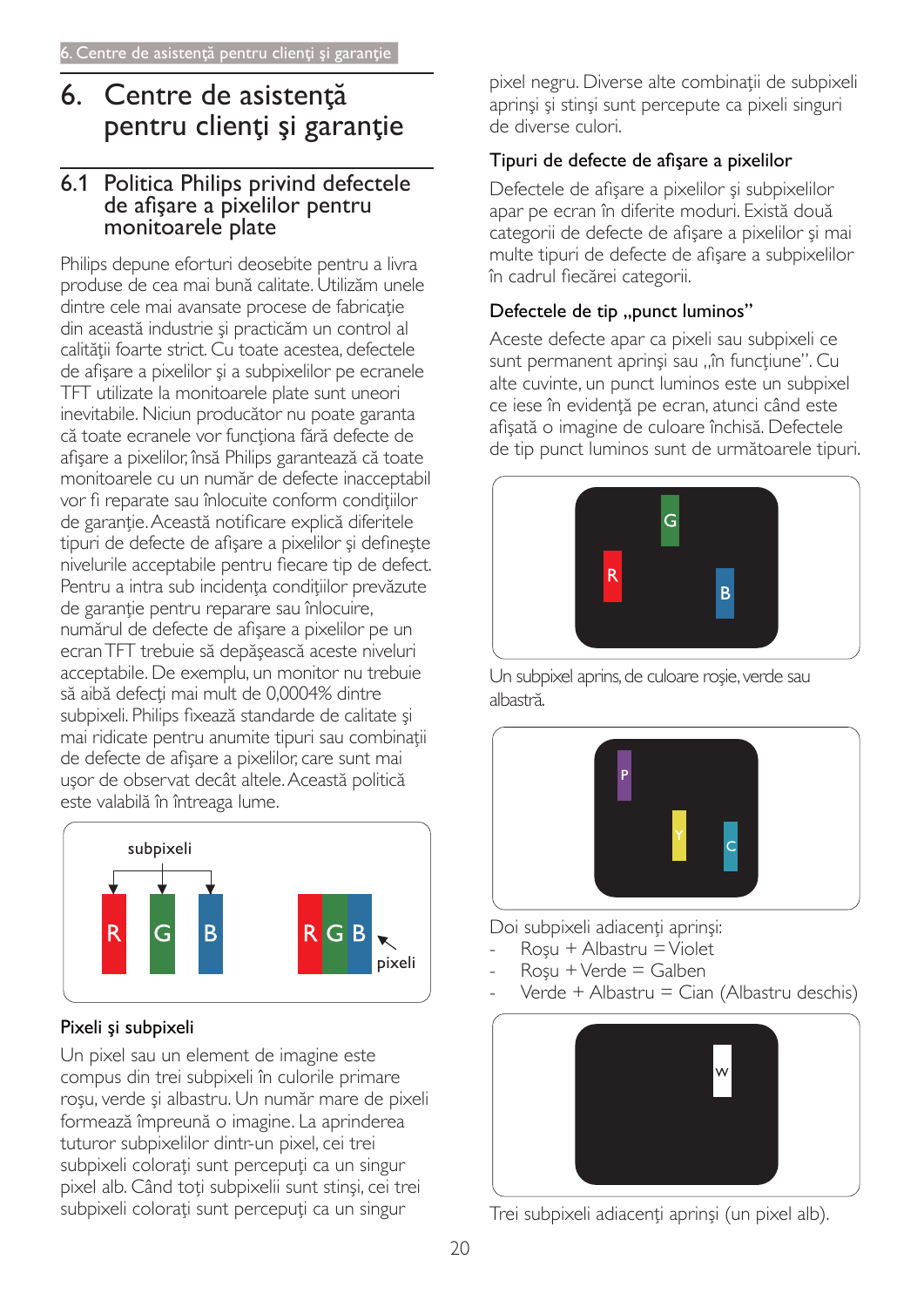#### 6. Centre de asistență pentru clienți și garanție

# **Observatie**

Punctele luminoase roșii sau albastre sunt cu peste 50% mai strălucitoare decât cele învecinate, în timp ce punctele verzi sunt cu 30% mai strălucitoare.

### Defectele de tip Punct negru

Aceste defecte apar ca pixeli sau subpixeli ce sunt permanent întunecați sau "stinși". Cu alte cuvinte, un punct întunecat este un subpixel ce iese în evidență pe ecran, atunci când este afișată o imagine de culoare deschisă. Defectele de tip punct negru sunt de următoarele tipuri.



## Proximitatea defectelor de afișare a pixelilor

Deoarece defectele de acelasi tip ale pixelilor și subpixelilor alăturați sunt mai ușor de sesizat, Philips precizează și limite de toleranță pentru proximitatea defectelor de afisare a pixelilor.



### Tolerante pentru defectele de afișare a pixelilor

Pentru ca produsul să intre sub incidenta conditiilor pentru reparare sau înlocuire din cauza defectelor de afișare a pixelilor în perioada de garanție, ecranul TFT al unui monitor plat Philips trebuie să aibă defecte de afișare a pixelilor sau subpixelilor care să depăsească limitele de tolerantă listate în următoarele tabele.

| DEFECTE DE AFIŞARE DE TIP PUNCT LUMINOS                         | <b>NIVEL ACCEPTABIL</b> |
|-----------------------------------------------------------------|-------------------------|
| 1 subpixel aprins                                               |                         |
| 2 subpixeli adiacenți aprinși                                   |                         |
| 3 subpixeli adiacenți aprinși (un pixel alb)                    |                         |
| Distanța dintre două defecte de afișare de tip punct luminos*   | $>15$ mm                |
| Numărul total de defecte de afișare de tip punct luminos        | 3                       |
| DEFECTE DE AFISARE DE TIP PUNCT ÎNTUNECAT                       | <b>NIVEL ACCEPTABIL</b> |
| 1 subpixel stins                                                | 5 sau mai puțini        |
| 2 subpixeli adiacenți stinși                                    | 2 sau mai puțini        |
| 3 subpixeli adiacenți stinși                                    |                         |
| Distanța dintre două defecte de afișare de tip punct întunecat* | $>15$ mm                |
| Numărul total de defecte de afișare de tip punct întunecat      | 5 sau mai puțini        |
|                                                                 |                         |
| NUMĂRUL TOTAL DE DEFECTE DE AFIȘARE A PUNCTELOR                 | <b>NIVEL ACCEPTABIL</b> |

# A Notă

- 1. 1 sau 2 subpixeli adiacenți defecți = 1 defect de afișare a punctelor
- 2. Acest monitor este conform ISO9241-307 (ISO9241-307: Ergonomic requirement, analysis and compliance test methods for electronic visual displays)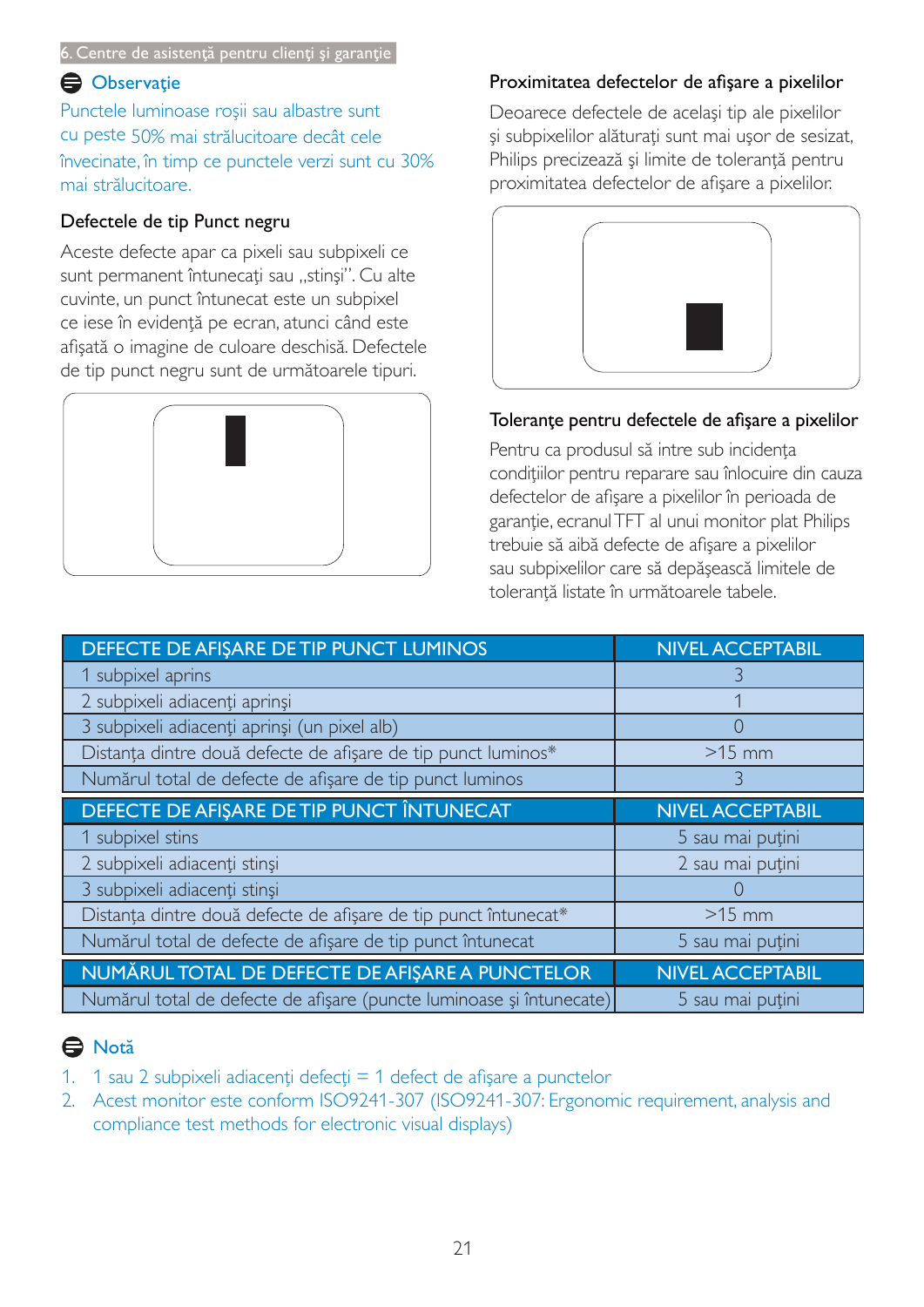# 6.2 Asistență pentru clienți și garanție

Pentru informații referitoare la acoperirea garanției și la asistanță suplimentară pentru validarea în regiunea dvs, vizitați site-ul Web www.philips.com/support pentru detalii. De asemenea, puteți contacta Centrul local Philips pentru asistență clienți la numerele de mai jos.

| <b>Tara</b>    | <b>Furnizor</b><br>asistență | Număr asistență<br>telefonică | Pret              | Program de lucru      |
|----------------|------------------------------|-------------------------------|-------------------|-----------------------|
| Austria        | <b>RTS</b>                   | +43 0810 000206               | € 0,07            | Mon to Fri: 9am - 6pm |
| Belgium        | Ecare                        | +32 078 250851                | € 0,06            | Mon to Fri: 9am - 6pm |
| Cyprus         | Alman                        | $+800$ 92 256                 | Free of charge    | Mon to Fri: 9am - 6pm |
| Denmark        | Infocare                     | +45 3525 8761                 | Local call tariff | Mon to Fri: 9am - 6pm |
| Finland        | Infocare                     | +358 09 2290 1908             | Local call tariff | Mon to Fri: 9am - 6pm |
| France         | Mainteg                      | +33 082161 1658               | € 0,09            | Mon to Fri: 9am - 6pm |
| Germany        | <b>RTS</b>                   | +49 01803 386 853             | € 0,09            | Mon to Fri: 9am - 6pm |
| Greece         | Alman                        | +30 00800 3122 1223           | Free of charge    | Mon to Fri: 9am - 6pm |
| Ireland        | Celestica                    | +353 01 601 1161              | Local call tariff | Mon to Fri: 8am - 5pm |
| Italy          | Anovo Italy                  | +39 840 320 041               | $\in 0.08$        | Mon to Fri: 9am - 6pm |
| Luxembourg     | Ecare                        | +352 26 84 30 00              | Local call tariff | Mon to Fri: 9am - 6pm |
| Netherlands    | Ecare                        | +31 0900 0400 063             | € 0.10            | Mon to Fri: 9am - 6pm |
| Norway         | Infocare                     | +47 2270 8250                 | Local call tariff | Mon to Fri: 9am - 6pm |
| Poland         | <b>MSI</b>                   | +48 0223491505                | Local call tariff | Mon to Fri: 9am - 6pm |
| Portugal       | Mainteg                      | +800 780 902                  | Free of charge    | Mon to Fri: 8am - 5pm |
| Spain          | Mainteg                      | +34 902 888 785               | € 0,10            | Mon to Fri: 9am - 6pm |
| Sweden         | Infocare                     | +46 08 632 0016               | Local call tariff | Mon to Fri: 9am - 6pm |
| Switzerland    | <b>ANOVO CH</b>              | +41 02 2310 2116              | Local call tariff | Mon to Fri: 9am - 6pm |
| United Kingdom | Celestica                    | +44 0207 949 0069             | Local call tariff | Mon to Fri: 8am - 5pm |

# Informații de contact pentru regiunea Europei de Vest: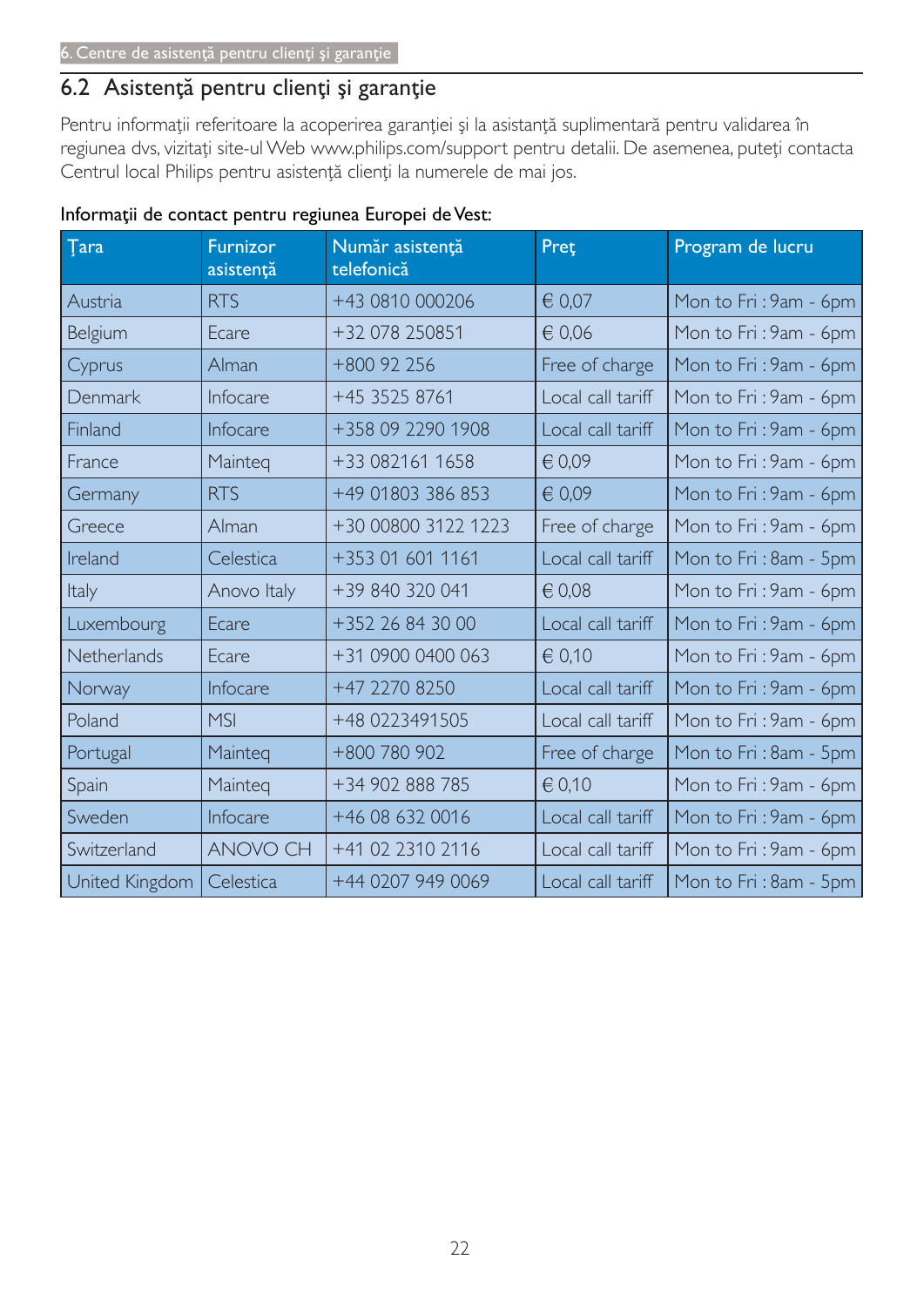# Informații de contact pentru regiunea Europei Centrale și de Est:

| <b>Tara</b>             | Centru<br>asistență<br>telefonică | Furnizor asistență     | Telefon asistență clienți                                       |
|-------------------------|-----------------------------------|------------------------|-----------------------------------------------------------------|
| <b>Belarus</b>          | N/A                               | <b>IBA</b>             | +375 17 217 3386<br>+375 17 217 3389                            |
| <b>Bulgaria</b>         | N/A                               | <b>LAN Service</b>     | +359 2 960 2360                                                 |
| Croatia                 | N/A                               | MR Service Ltd         | +385 (01) 640 1111                                              |
| Czech Rep.              | N/A                               | Asupport               | +420 272 188 300                                                |
| Estonia                 | N/A                               | <b>FUJITSU</b>         | +372 6519900(General)<br>+372 6519972(workshop)                 |
| Georgia                 | N/A                               | Esabi                  | +995 322 91 34 71                                               |
| Hungary                 | N/A                               | Profi Service          | +36 1 814 8080(General)<br>+36 1814 8565 (For AOC&Philips only) |
| Kazakhstan              | N/A                               | Classic Service I.I.c. | +7 727 3097515                                                  |
| Latvia                  | N/A                               | ServiceNet LV          | +371 67460399<br>+371 27260399                                  |
| Lithuania               | N/A                               | <b>UAB Servicenet</b>  | +370 37 400160(general)<br>+370 7400088 (for Philips)           |
| Macedonia               | N/A                               | <b>AMC</b>             | +389 2 3125097                                                  |
| Moldova                 | N/A                               | Comel                  | +37322224035                                                    |
| Romania                 | N/A                               | Skin                   | +40 21 2101969                                                  |
| Russia                  | N/A                               | CPS                    | +7 (495) 645 6746                                               |
| Serbia&Montenegro       | N/A                               | Kim Tec d.o.o.         | +381 11 20 70 684                                               |
| Slovakia                | N/A                               | Datalan Service        | +421 2 49207155                                                 |
| Slovenia                | N/A                               | PC H.and               | +386 1 530 08 24                                                |
| the republic of Belarus | N/A                               | ServiceBy              | +375 17 284 0203                                                |
| <b>Turkey</b>           | N/A                               | <b>Tecpro</b>          | +90 212 444 4 832                                               |
|                         | N/A                               | Topaz                  | +38044 525 64 95                                                |
| Ukraine                 | N/A                               | Comel                  | +380 5627444225                                                 |

# Informații de contact pentru China:

| $\sqrt{a}$ | Centru asistență telefonică | Telefon asistență clienți |
|------------|-----------------------------|---------------------------|
| China      | <b>PCCW Limited</b>         | 4008 800 008              |

# Informații de contact pentru America de Nord:

| $\sqrt{a}$ | Centru asistență telefonică | Telefon asistență clienți |
|------------|-----------------------------|---------------------------|
| U.S.A.     | EPI-e-center                | (877) 835-1838            |
| Canada     | EPI-e-center                | $(800)$ 479-6696          |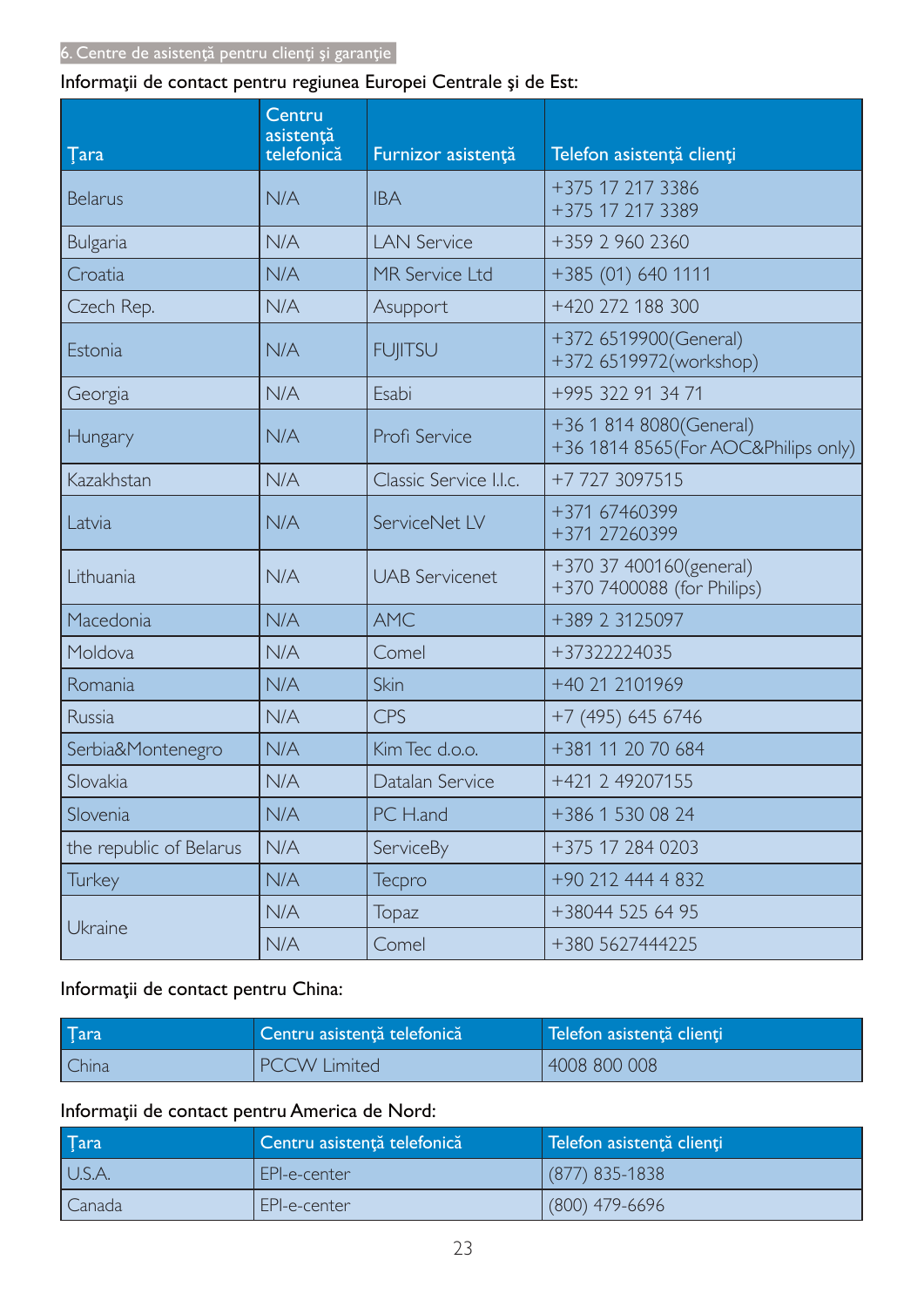# Informații de contact pentru regiunea Asiei Pacifice, Orientului Mijlociu și Africii:

| <b>Tara</b>        | Furnizor asistență                                                         | Telefon asistență clienți                                                                                   | Program de lucru                                                       |
|--------------------|----------------------------------------------------------------------------|-------------------------------------------------------------------------------------------------------------|------------------------------------------------------------------------|
| Australia          | <b>AGOS NETWORK</b><br><b>PTY LTD</b>                                      | 1300 360 386                                                                                                | Mon.~Fri. 9:00am-5:30pm                                                |
| New Zealand        | Visual Group Ltd.                                                          | 0800 657447                                                                                                 | Mon.~Fri. 8:30am-5:30pm                                                |
| Hong Kong<br>Macau | Company: Smart Pixels<br>Technology Ltd.                                   | Hong Kong:<br>Tel: +852 2619 9639<br>Macau:<br>Tel: (853)-0800-987                                          | Mon.~Fri. 9:00am-6:00pm<br>Sat. 9:00am-1:00pm                          |
| India              | <b>REDINGTON INDIA</b><br><b>LTD</b>                                       | Tel: 1 800 425 6396<br>SMS: PHILIPS to 56677                                                                | Mon.~Fri. 9:00am-5:30pm                                                |
| Indonesia          | PT. CORMIC<br><b>SERVISINDO</b><br><b>PERKASA</b>                          | $+62 - 21 - 4080 - 9086$<br>(Customer Hotline)<br>+62-8888-01-9086<br>(Customer Hotline)                    | Mon.~Thu. 08:30-12:00;<br>13:00-17:30<br>Fri. 08:30-11:30; 13:00-17:30 |
| Korea              | Alphascan Displays, Inc                                                    | 1661-5003                                                                                                   | Mon.~Fri. 9:00am-5:30pm<br>Sat. 9:00am-1:00pm                          |
| Malaysia           | R-Logic Sdn Bhd                                                            | +603 5102 3336                                                                                              | Mon.~Fri. 8:15am-5:00pm<br>Sat. 8:30am-12:30am                         |
| Pakistan           | <b>TVONICS Pakistan</b>                                                    | +92-213-6030100                                                                                             | Sun.~Thu. 10:00am-6:00pm                                               |
| Singapore          | Philips Singapore Pte<br>Ltd (Philips Consumer<br>Care Center)             | $(65)$ 6882 3966                                                                                            | Mon.~Fri. 9:00am-6:00pm<br>Sat. 9:00am-1:00pm                          |
| Taiwan             | FETEC.CO                                                                   | 0800-231-099                                                                                                | Mon.~Fri. 09:00 - 18:00                                                |
| Thailand           | Axis Computer System<br>Co., Ltd.                                          | $(662)$ 934-5498                                                                                            | Mon.~Fri. 08:30am~05:30pm                                              |
| South Africa       | Computer Repair<br><b>Technologies</b>                                     | 011 262 3586                                                                                                | Mon.~ Fri. 08:00am~05:00pm                                             |
| Israel             | Eastronics LTD                                                             | 1-800-567000                                                                                                | Sun.~Thu. 08:00-18:00                                                  |
| Vietnam            | <b>FPT</b> Service Informatic<br>Company Ltd. - Ho Chi<br>Minh City Branch | +84 8 38248007<br>Ho Chi Minh City<br>+84 5113.562666<br>Danang City<br>+84 5113.562666<br>Can tho Province | Mon.~Fri. 8:00-12:00, 13:30-17:30<br>Sat. 8:00-12:00                   |
| <b>Philippines</b> | <b>EA Global Supply</b><br>Chain Solutions , Inc.                          | (02) 655-7777; 6359456                                                                                      | Mon.~Fri. 8:30am~5:30pm                                                |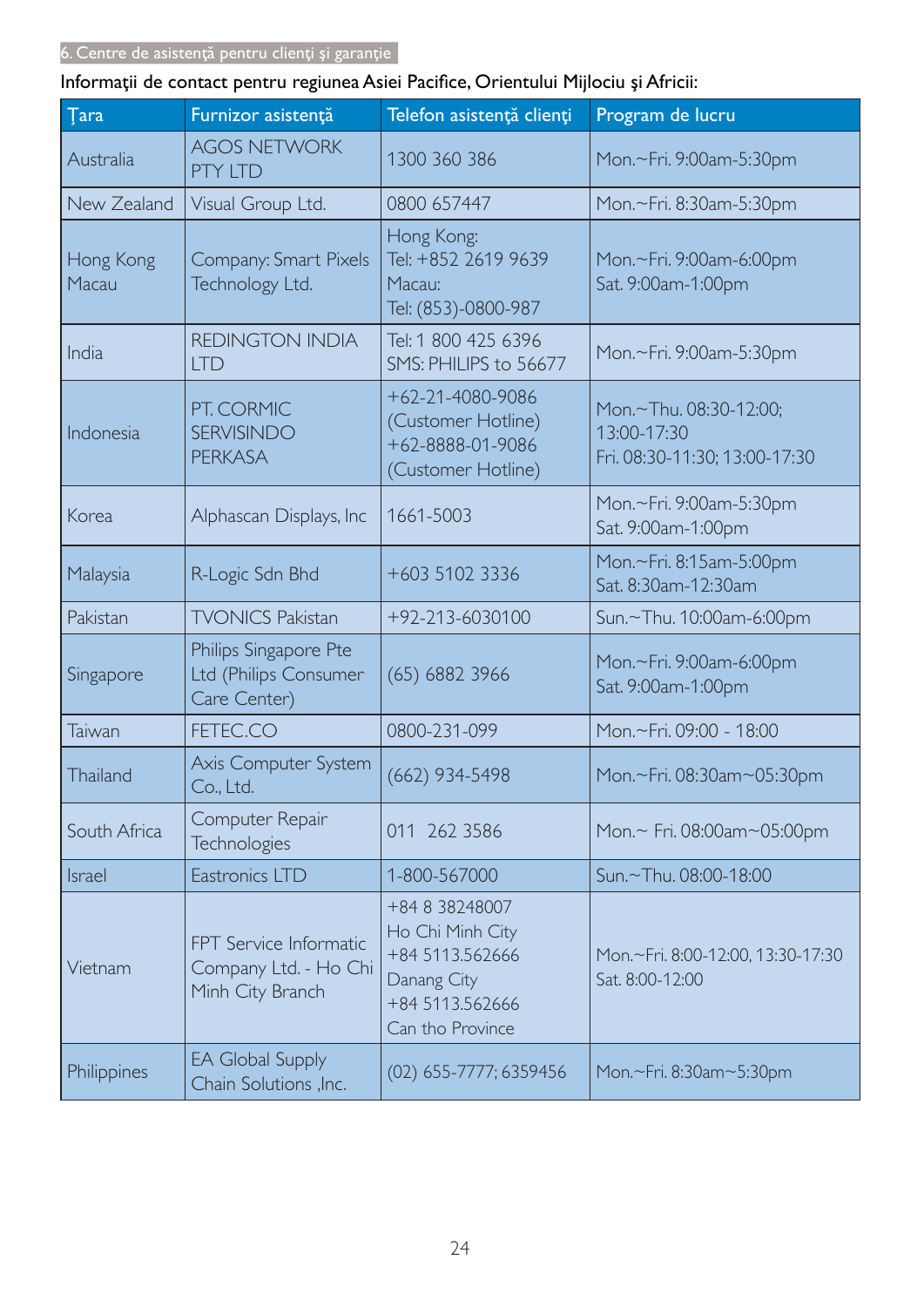6. Centre de asistență pentru clienți și garanție

| Armenia<br>Azerbaijan<br>Georgia<br>Kyrgyzstan<br>Tajikistan | Firebird service centre               | +97 14 8837911                                      | Sun,~Thu, 09:00 - 18:00 |
|--------------------------------------------------------------|---------------------------------------|-----------------------------------------------------|-------------------------|
| Uzbekistan                                                   | Soniko Plus Private<br>Enterprise Ltd | +99871 2784650                                      | Mon.~Fri. 09:00 - 18:00 |
| Turkmenistan                                                 | Technostar Service<br>Centre          | $+(99312)$ 460733, 460957   Mon.~Fri. 09:00 - 18:00 |                         |
| Japan                                                        | フィリップスモニター<br>・サポートセンター               | 0120-060-530                                        | Mon.~Fri. 10:00 - 17:00 |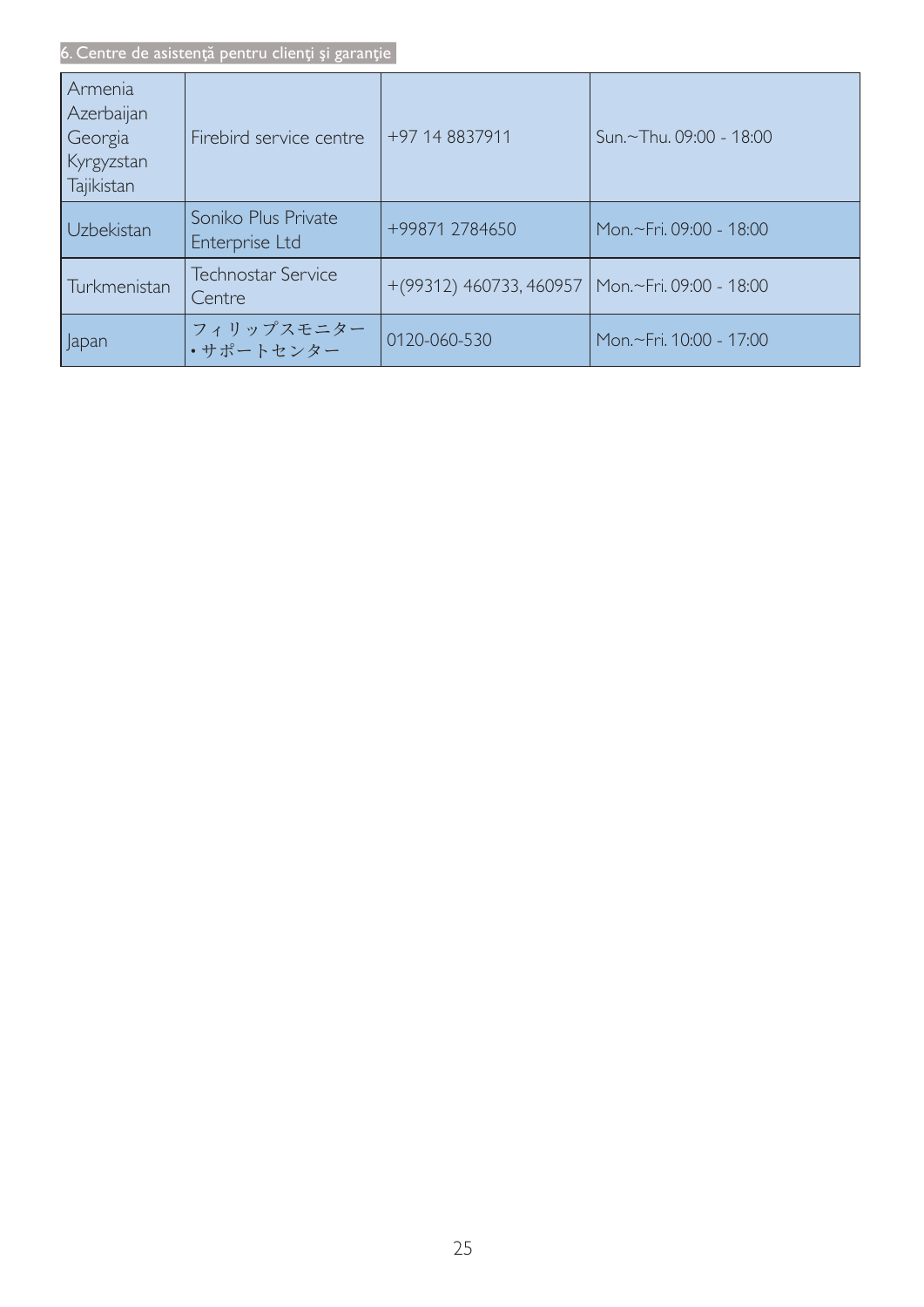## Depanare și întrebări  $7<sub>1</sub>$ frecvente

# 7.1 Depanare

Această pagină tratează probleme care pot fi corectate de un utilizator. Dacă problema persistă după ce ați încercat aceste soluții, contactați reprezentantul de service pentru clienți Philips.

# 1 Probleme obișnuite

# Fără imagine (LED-ul de alimentare este stins)

- Verificati dacă ati conectat cablul de alimentare la priza electrică și în spatele monitorului.
- Mai întâi, verificați dacă butonul de pornire  $\bullet$ din fața monitorului este în poziția OPRIT, apoi apăsați-l în poziția PORNIT.

# Fără imagine (LED de alimentare alb)

- Verificați dacă ați pornit computerul.
- Verificați dacă ați conectat corect cablul de semnal la computerul dvs.
- Asigurați-vă că nu sunt pini îndoiți în conectorul cablului monitorului. Dacă da, reparați sau înlocuiți cablul.
- Funcția Economisire Energie poate fi activată.

# Pe ecran se afișează



- Verificati dacă ati conectat corect cablul  $\bullet$ monitorului la computer. (Consultați și Ghidul de pornire rapidă).
- Verificați dacă pinii cablului monitorului sunt îndoiti.
- Verificați dacă ați pornit computerul.

### Semne vizibile de fum sau scântei

- Nu executați niciunul dintre pașii de depanare.
- Deconectați imediat, pentru siguranță, monitorul de la sursa principală de alimentare.
- Contactați imediat serviciul de relații cu clienții Philips.

# 2 Probleme cu imaginea

### Imaginea nu este centrată

Ajustați poziția imaginii utilizând funcția "Auto" (Automat) din comenzile principale OSD.

### Imaginea vibrează pe ecran

Verificati dacă ati fixat corect cablul de semnal la placa grafică sau la PC.

# Apare o pâlpâire pe verticală



- Ajustați imaginea utilizând funcția "Auto" (Automat) din comenzile principale OSD.
- Eliminați barele verticale utilizând Phase/ Clock (Fază/Ceas) din Setup (Configurare) în comenzile principale OSD. Această opțiune este validă doar în modul VGA.

# Apare o pâlpâire pe orizontală



Ajustați imaginea utilizând funcția "Auto" (Automat) din comenzile principale OSD.

# Imaginea este neclară, vagă sau prea întunecată

Reglați contrastul și luminozitatea din afișajul de pe ecran.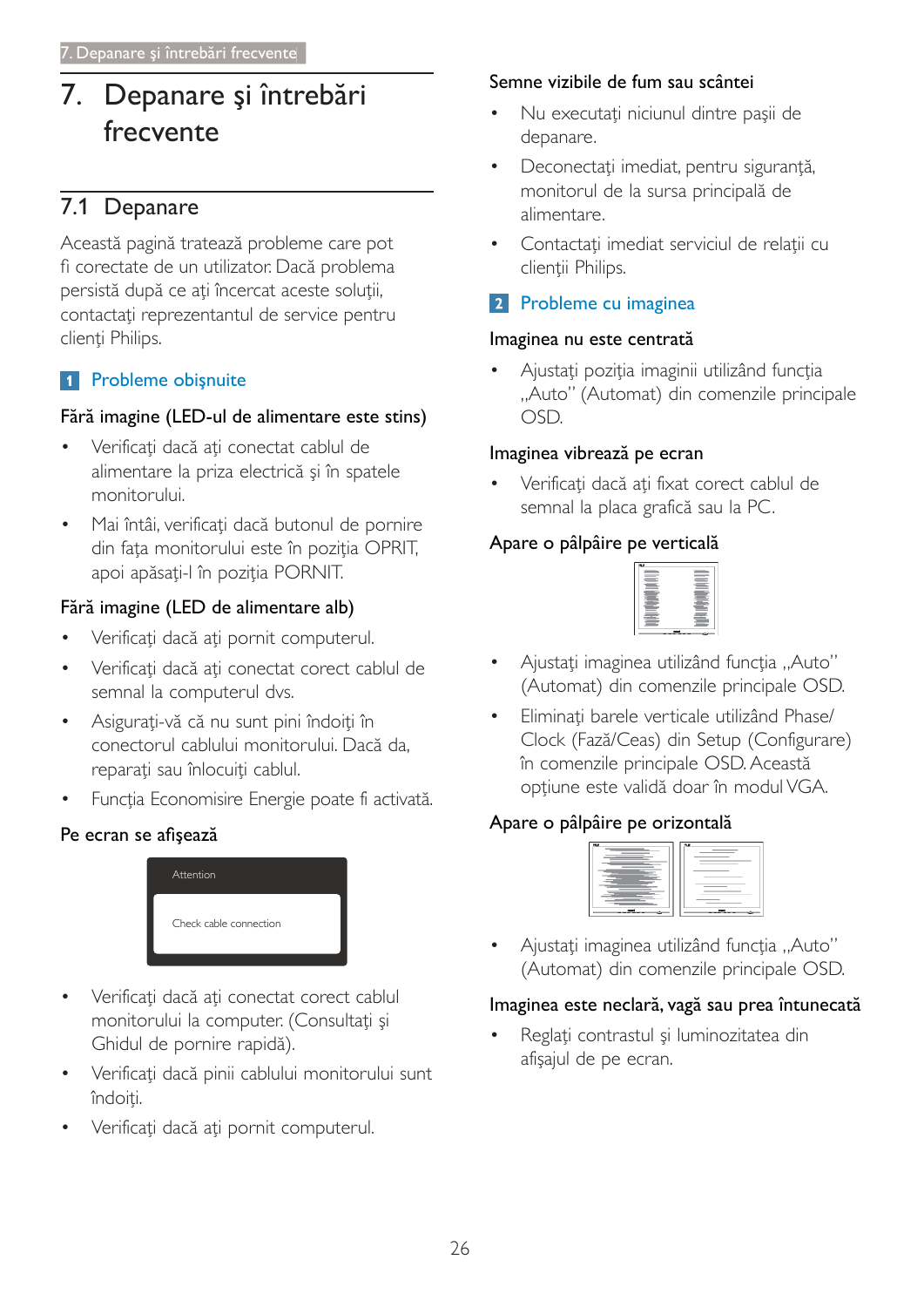# O "imagine persistentă", o "imagine arsă" sau o "imagine fantomă" rămâne după oprirea alimentării.

- Afișarea neîntreruptă a imaginilor statice pe o perioadă extinsă de timp poate cauza "arderea", cunoscută și ca "persistența imaginii" sau crearea unei "imagini fantomă", pe ecranul dvs. "Imaginea arsă", "imaginea persistentă" sau "imaginea fantomă" reprezintă un fenomen binecunoscut în tehnologia ecranelor LCD. În majoritatea cazurilor, "imaginea arsă" sau "persistența imaginii" sau "imaginea fantomă" va dispărea treptat într-o perioadă de timp după ce alimentarea este oprită.
- Activati întotdeauna un economizor  $\bullet$ dinamic pentru ecran când lăsați monitorul nesupravegheat.
- Activați întotdeauna o aplicație periodică de împrospătare a ecranului atunci când monitorul LCD va afișa un conținut static.
- Nerespectarea indicației de activare a unui economizor ecran sau a unei aplicații de reîmprospătare periodică a ecranului poate avea ca efect apariția simptomelor grave de "imagine statică", "imagine remanentă" sau "imagine fantomă" care nu mai dispar și nici nu se pot remedia. Deteriorarea menționată mai sus nu este acoperită de garanție.

# Imaginea este distorsionată. Textul este neclar sau încețoșat.

Setați rezoluția de afișare a PC-ului la același mod cu rezoluția nativă recomandată a monitorului.

# Pe ecran apar puncte verzi, roșii, albastre, întunecate și albe

Punctele remanente sunt o caracteristică normală a cristalelor lichide utilizate în tehnologia actuală. Pentru mai multe detalii, consultați politica referitoare la pixeli.

# Indicatorul "alimentare pornită" este prea puternic și deranjant

Puteți regla indicatorul "alimentare pornită" utilizând meniul Configurare aferent LED-ului de alimentare în Comenzi principale OSD.

Pentru asistență suplimentară, consultați lista cu Centrele de informare a consumatorilor și contactați reprezentantul serviciului clienți Philips.

# 7.2 Întrebări frecvente generale

- $\hat{1}$ Când instalez monitorul, ce trebuie să fac daçă se afisează ecranul "Cannot display this video mode" (Acest mod video nu poate fi afișat)?
- Răsp.: Rezoluția recomandată pentru acest monitor: 1920 x 1080 la 60Hz
- Deconectați toate cablurile, apoi conectați PC-ul dvs. la monitorul pe care l-ați utilizat anterior.
- În meniul Start al Windows, selectați Settings (Setări)/Control Panel (Panou de control). În fereastra Panou de control, selectați pictograma Display (Afișare). În panou de control Display (Afișaj), selectați fila "Settings" (Setări). Sub fila de setări, în caseta cu eticheta "Desktop Area" (Zonă desktop), mutați bara laterală la 1920 x 1080 pixeli.
- Deschideți "Advanced Properties" (Proprietăți complexe) și setați Refresh Rate (Rată de împrospătare) la 60Hz, apoi faceti clic pe OK.
- Reporniți computerul și repetați pașii 2 și 3 pentru a verifica dacă PC-ul este setat la 1920 × 1080 la 60Hz.
- Opriți computerul, deconectați monitorul vechi și reconectați monitorul LCD Philips.
- Porniți monitorul și apoi porniți PC-ul.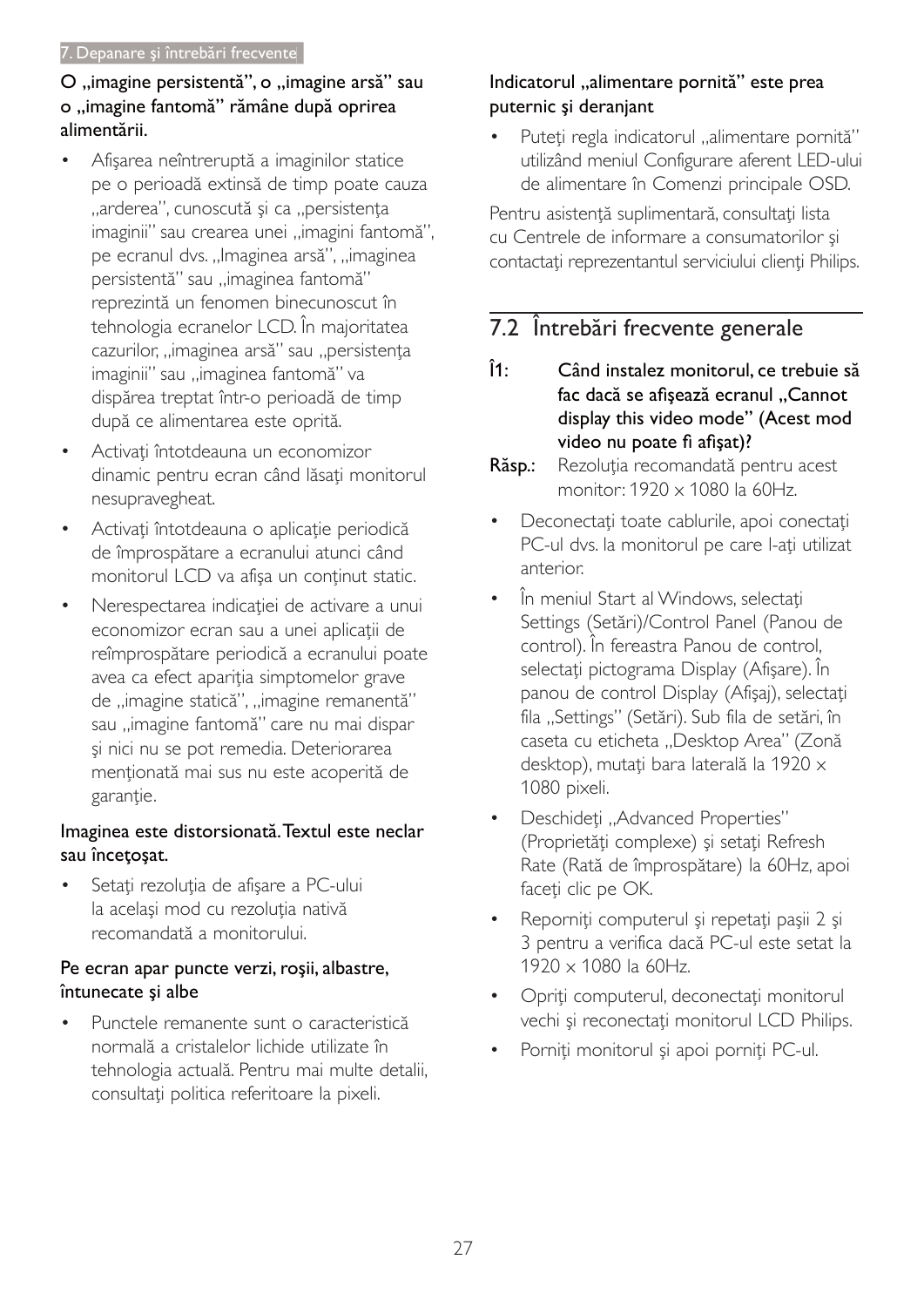#### 7. Depanare și întrebări frecvente

- $\hat{1}2$ : Care este rata de împrospătare recomandată pentru monitorul LCD?
- Răsp.: Rata de împrospătare recomandată pentru monitoare este de 60Hz, În caz de perturbări pe ecran, o puteți seta până la 75Hz pentru a vedea dacă perturbarea dispare.
- $Q3:$ Ce sunt fisierele .inf și .icm de pe CD-ROM? Cum instalez driverele  $(in f \sin i cm)$ ?
- Acestea sunt fisierele driverului pentru Răsp.: monitor. Urmati instructiunile din manualul de utilizare pentru a instala driverele. Computerul dvs. vă poate solicita drivere pentru monitor (fisierele inf si .jcm) sau un disc cu drivere atunci când instalați pentru prima dată monitorul. Urmati instructiunile pentru a introduce (CD-ROM însotitor) inclus în acest pachet. Driverele pentru monitor (fișierele .inf și .icm) vor fi instalate automat.

#### $\hat{1}4$ : Cum reglez rezoluția?

- Placa video/driverul grafic și monitorul Răsp.: determină împreună rezoluțiile disponibile. Puteti selecta rezolutia dorită din Control Panel (Panoul de control) din Windows® cu "Display properties" (Proprietăți afișaj).
- $\hat{1}5:$ Ce se întâmplă dacă mă încurc atunci când reglez monitorul din meniul OSD?
- Răsp.: Apăsați pe butonul OK, apoi selectați "Reset" (Resetare) pentru a reactiva toate setările originale din fabrică.

#### $\hat{1}6:$ Este ecranul LCD rezistent la zgârieturi?

În general, se recomandă ca suprafața Răsp.: ecranului să nu fie supusă socurilor excesive și să fie protejată împotriva obiectelor ascuțite sau tăioase. Atunci când manipulați monitorul, asigurați-vă că nu este aplicată forță sau presiune pe suprafata panoului. Acest lucru poate afecta condițiile de garanție.

#### $\hat{I}$ 7. Cum trebuie să curăț suprafața panoului LCD?

Răsp.: Pentru curătare normală, folositi o cârpă curată și moale. Pentru curățare extensivă, folosiți alcool izopropilic. Nu utilizati solventi precum alcoolul etilic. etanolul, acetona, hexanul etc.

#### Î8· Pot să schimb setarea culorii monitorului meu?

- Da, puteți să schimbați setarea Răsp.: culorilor prin comenzi OSD conform următoarei proceduri.
- Apăsați pe "OK" pentru afișarea meniului OSD (Afişare pe ecran).
- Apăsați pe "Down Arrow" (Săgeată în ios) pentru a selecta optiunea "Color" (Culoare), apoi apăsați pe "OK" pentru a introduce cele trei setări de culoare prezentate în continuare.
	- 1. Color Temperature (Temperatură de culoare): Cu setările din intervalul 6500K, imaginea pare "caldă, cu o nuantă de culoare rosu-alb", în timp ce temperatura 9300K redă o "nuanță rece, albastru-alb".
	- 2. sRGB: aceasta este o setare standard pentru asigurarea schimbului corect de culori între diferite dispozitive (de ex. camere digitale, monitoare, imprimante, scanere etc.).
	- 3. User Define (Definit de utilizator): utilizatorul poate alege setarea de culoare preferată prin reglarea culorilor roșu, verde și albastru.

# **O** Notă

O cuantificare a culorii luminii radiate de un obiect în timp ce este încălzit. Această cuantificare este exprimată pe scară absolută, (grade Kelvin). Temperaturi Kelvin mai mici precum 2004K reprezintă roșul; temperaturi mai mari precum 9300K reprezintă albastrul. Temperatura neutră este alb, la 6504K.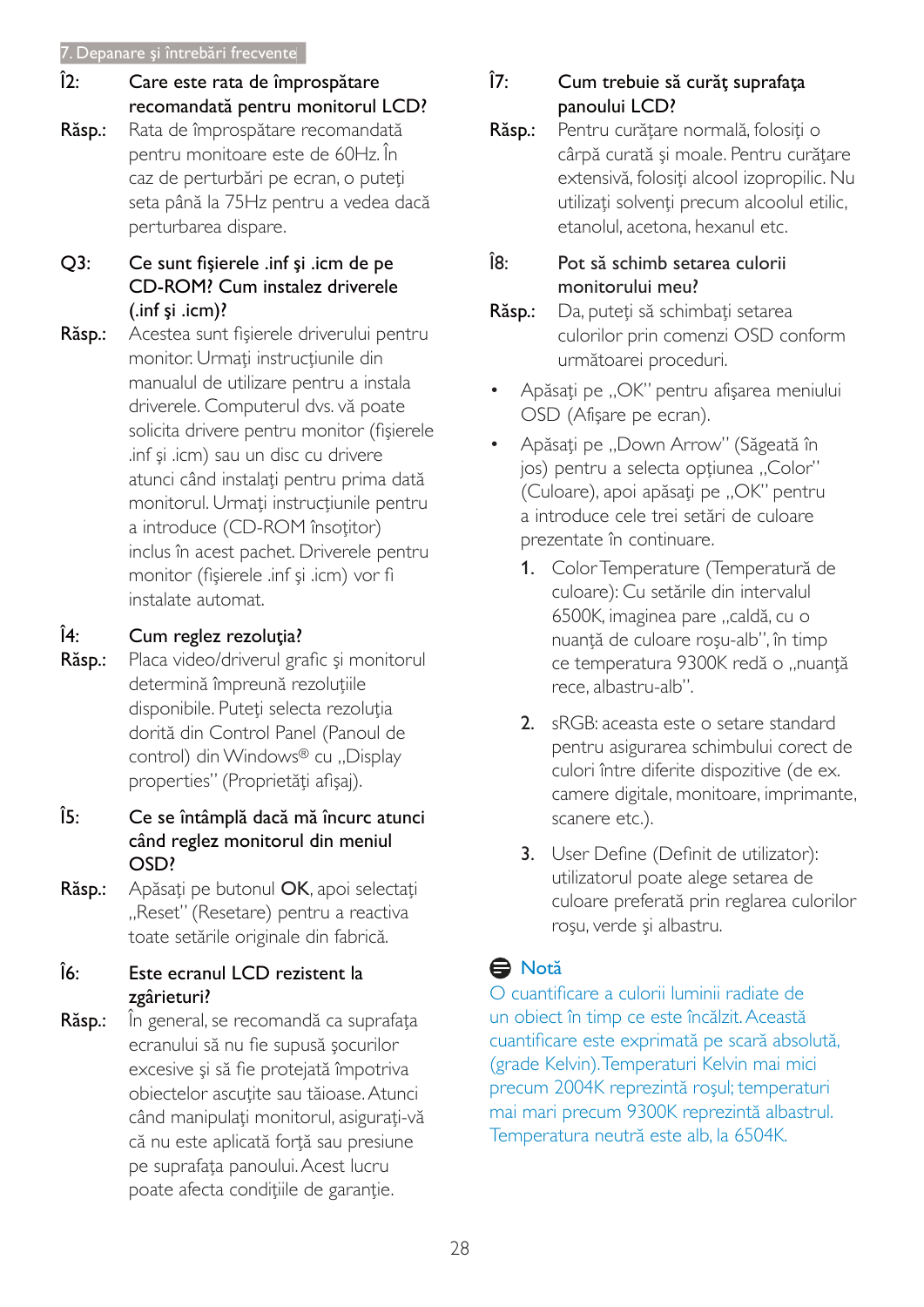- ĵ9. Pot conecta monitorul LCD la orice PC, stație de lucru sau Mac?
- Răsp.: Da. Toate monitoarele LCD Philips sunt complet compatibile cu PC-urile, Macurile și stațiile de lucru standard. S-ar putea să aveți nevoie de un adaptor de cablu pentru a conecta monitorul la sistemul Mac Vă recomandăm să contactați reprezentantul de vânzări Philips pentru mai multe informații.
- $\hat{1}10$ : Monitoarele LCD Philips sunt plugand-play?
- Da, monitoarele sunt monitoare plug-Răsp.: and-play, compatibile cu Windows 7/ Windows 8/NT, Mac OSX, Linux,
- $\hat{1}11$ : Ce înseamnă aderența imaginii, arderea imaginii, remanenta imaginii sau imaginea fantomă la ecranele LCD?
- Afișarea neîntreruptă și îndelungată Răsp.: a unor imagini statice poate cauza o "ardere", "persistență a imaginii" sau "imagine fantomă" pe ecran. "Imaginea arsă", "imaginea persistentă" sau "imaginea fantomă" reprezintă un fenomen binecunoscut în tehnologia ecranelor LCD. În majoritatea cazurilor, "imaginea arsă" sau "persistenta imaginii" sau "imaginea fantomă" va dispărea treptat după oprirea alimentării cu energie electrică. Activati întotdeauna un economizor dinamic pentru ecran atunci când nu utilizati monitorul. Activați întotdeauna o aplicație de
	- reîmprospătare periodică a ecranului, dacă monitorul LCD afișează o imagine statică

# Avertisment

Simptomele grave de "ardere" sau "persistență a imaginii" sau "imagine fantomă" nu vor dispărea și nu pot fi reparate. Deteriorarea menționată mai sus nu este acoperită de garanție.

- $\hat{1}12$ De ce ecranul meu nu afisează text clar și caracterele afișate nu sunt uniforme?
- Răsp.: Monitorul LCD funcționează cel mai bine la rezolutia sa nativă de  $1920 \times 1080$  la 60Hz. Pentru cea mai bună afisare, utilizați această rezoluție.